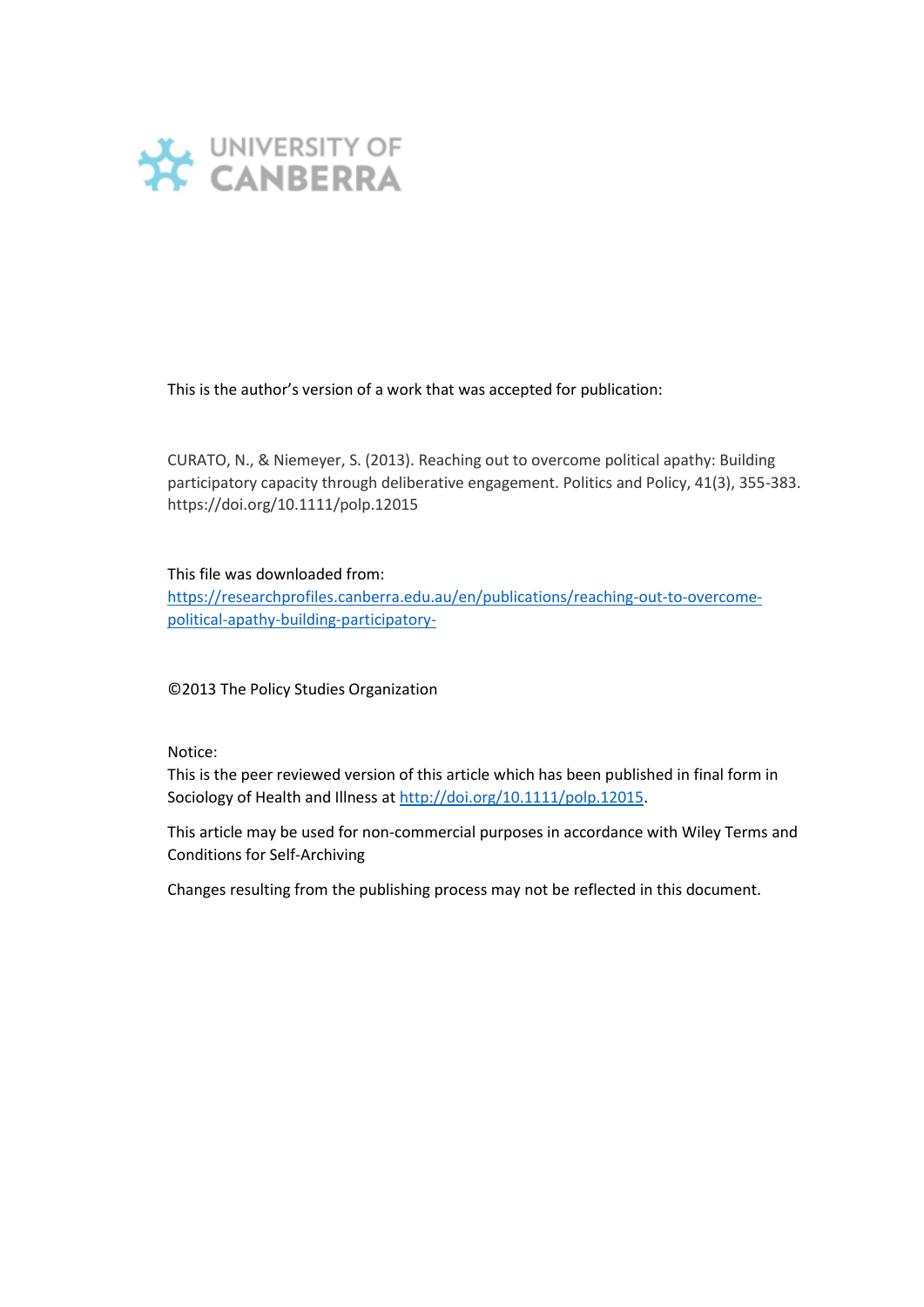

# **Reaching Out to Overcome Political Apathy:**

## **Building Participatory Capacity through Deliberative Engagement**

Curato, N. and Niemeyer, S. (2013) Reaching out to overcome political apathy: Building participatory capacity through deliberative engagement. *Politics and Policy*, 41(3): 355-383.

Centre for Deliberative Democracy & Global Governance Institute for Governance and Policy Analysis Nicole Curato e-mail: [Nicole.Curato@canberra.edu.au](mailto:Nicole.Curato@canberra.edu.au)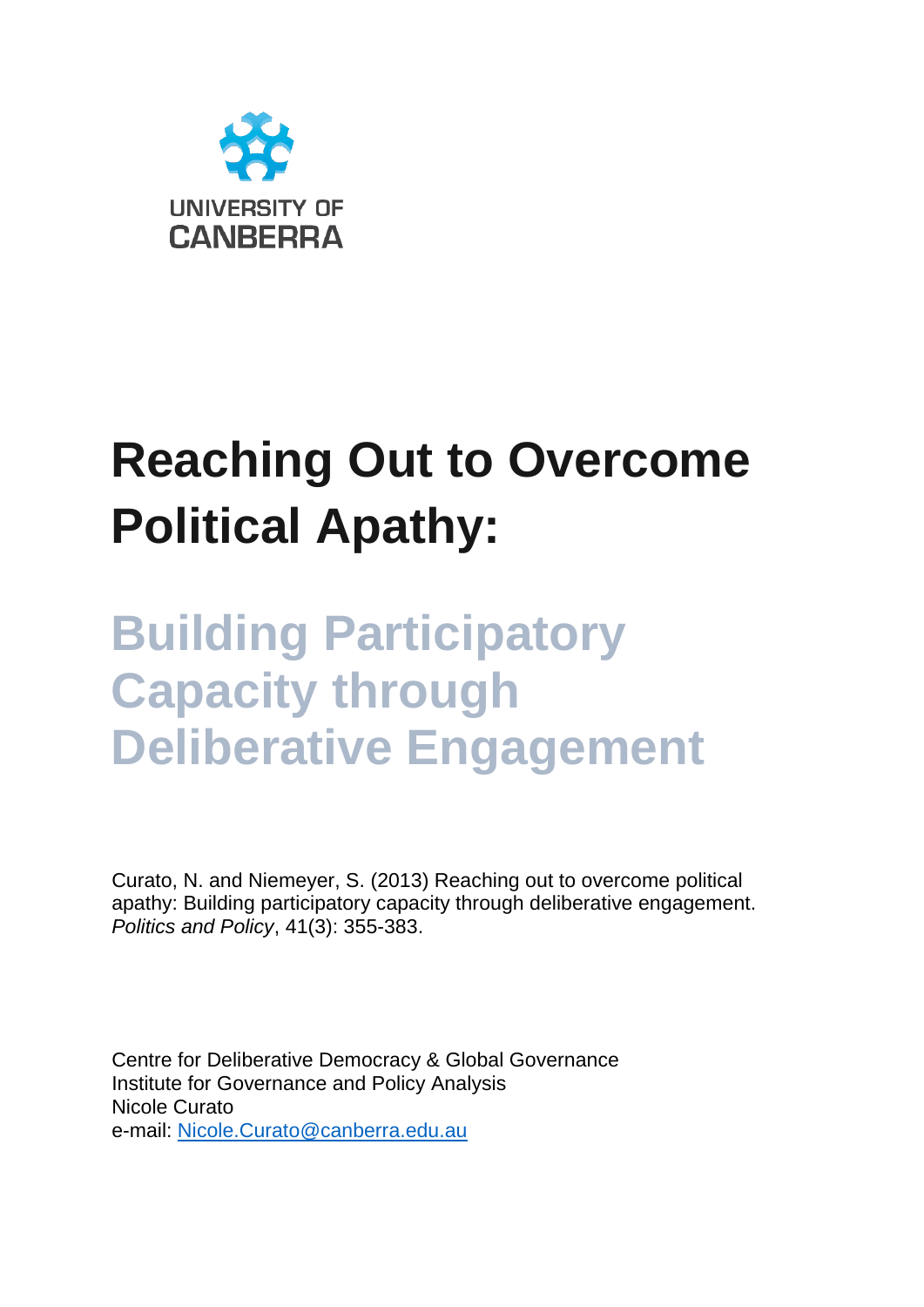Abstract: A common objection against deliberative democracy relates to the impression that citizens, in general, are unwilling to participate in democratic politics. We contribute to the growing literature that challenges this impression by analyzing the discursive profile of citizens that participate in deliberation. By discursive profile, we refer to participants' own perceived role in the democratic process and their articulated motivations for joining a deliberative forum. We find that those who turned up in face-toface deliberation tend to be less cynical toward politics. Moreover, based on their expressed motivations for participating, it can be inferred that linking the deliberative forum to decision makers provided an initial hook to participants. However, this changed as participants completed the process. At the end of deliberations, appreciation for the process itself ended up being the most resonant sentiment. These findings are based on both quantitative and qualitative analyses of data gathered from Australia's First Citizens' Parliament.

Keywords**:** Political Apathy, Deliberative Democracy, Political Theory, Participation, Citizenship and Democracy, Citizens' Parliament, Discursive Profile, Deliberative Engagement, Australia.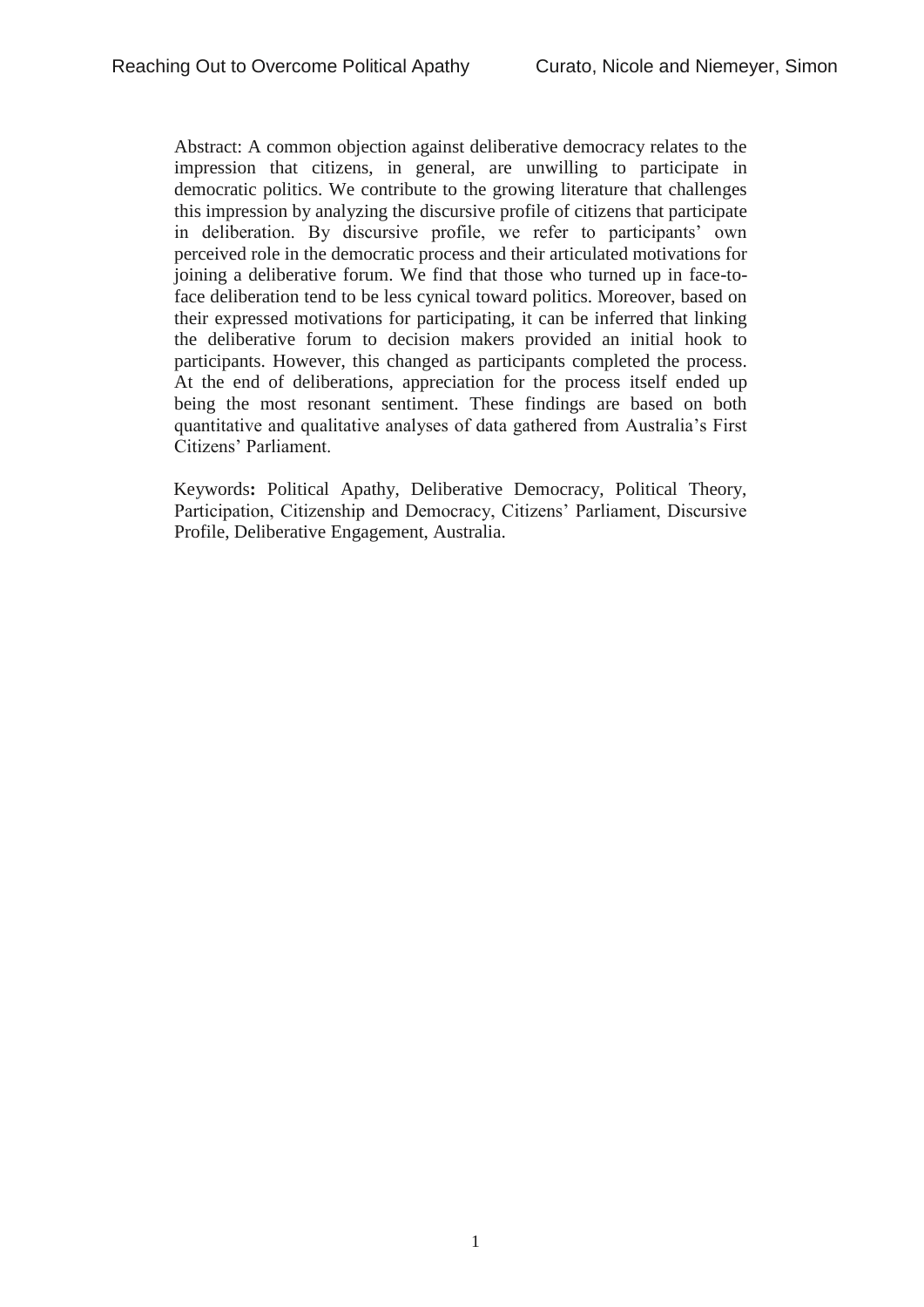A common practical objection against deliberative democracy relates to the impression that citizens are unwilling to participate in democratic politics in general, and in deliberation in particular. In *Stealth Democracy*, John Hibbing and Elizabeth Theiss-Morse (2002, 3) draw on survey data to explain that participation in politics is low, not due to citizens' lack of access to participatory forums or displeasure with particular policies but because "people do not like politics even in the best of circumstances." They argue that popular participation often leads to neutral or negative outcomes, shifting the research agenda to thinking about limited situations where participation can be constructive rather than conceptualizing it as an inherent political good.

Qualitative studies provide detailed insights as to why citizens might avoid deliberative politics. Based on an ethnographic study with volunteer groups, Nina Eliasoph (1998) explains that there is a widely held belief among everyday Americans that principled and public-spirited conversations make some people "feel dumb" and threatened by political conversation. Political theorist Michael Saward (2000) expresses a similar reservation, suggesting that some citizens' desire to deliberate does not necessarily translate to democratic inclusion. There is also a potential equality dimension here. Critics of deliberation contend that those who participate in deliberative forums are the same educated, articulate, and economically advantaged individuals that have access to traditional sites of political power (Berkowitz 1996; Fraser 1997; Sanders 1997; Young 2001).

More recent empirical research on deliberative democracy is challenging these critiques. Findings by Jacobs, Cook, and Delli Carpini (2009) indicate that while biases based on socioeconomic status exist, deliberative participation by marginalized groups is nevertheless significant. Measures of social capital such as organizational membership counteract or moderate the effects of disparity in education, gender, ethnicity, and income. They conclude, "although discursive participation is certainly not free of the distorting effects of socio-economic status, the dire warnings about the unrepresentativeness of deliberation do not appear to be justified" (Jacobs, Cook, and Delli Carpini 2009, 63). Neblo and others (2010) present similar findings where a large majority of respondents (83 percent) express willingness to participate in deliberative sessions. They argue that the kinds of people attracted to deliberation are precisely those turned off by standard partisan and interest group politics, although reasons for this response rate have yet to be further investigated.

This article is motivated by these developments. We examine the case of the Australia's first Citizens' Parliament (CP) where 150 randomly selected Australians from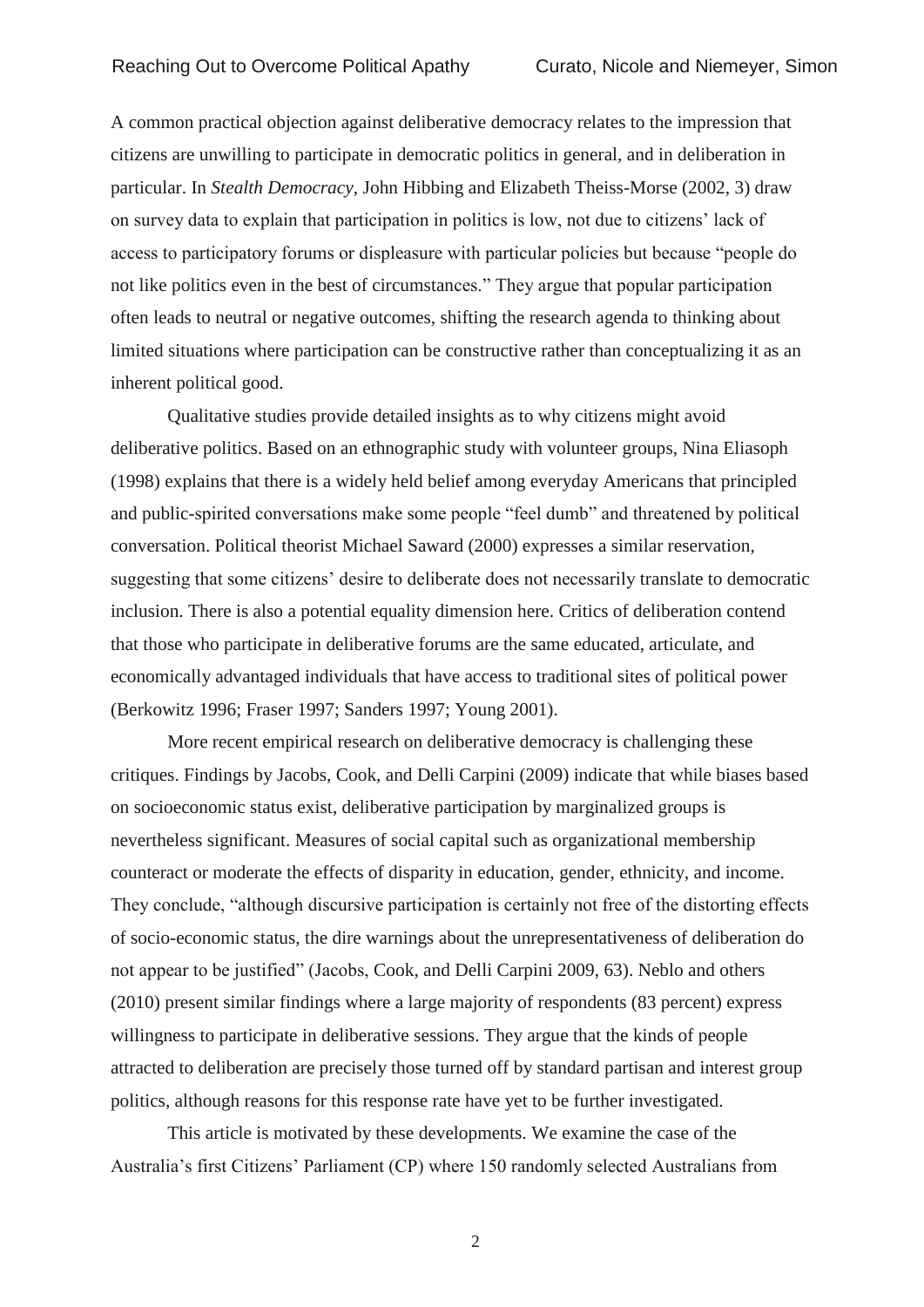each federal electorate deliberated over four days on a broad charge, "how can Australia's system of government be strengthened to serve us better?" (see Centre for Deliberative Democracy and Global Governance 2013; Citizens' Parliament 2009; Appendix 2). By analyzing this case, we aim to deepen an understanding of citizens' willingness to deliberate—which may ultimately apply cross-nationally—to which we add analysis of the subsequent impact of the deliberative experience on attitudes to political participation.

While Jacobs, Cook, and Delli Carpini (2009) point to the importance of opportunities for participation and Neblo and others (2010) discover the value of nonpartisan platforms for political engagement, we analyze the *discursive profile* of those citizens that express willingness to deliberate. By discursive profile, we refer to (1) participants' own subjective beliefs, particularly regarding their perceived role in the democratic process, and (2) their articulated motivations for joining a deliberative forum. We consider this important because these dispositions are precursors to participatory capacity, in the form of willingness to participate.<sup>1</sup> Understanding the political predispositions of participants as well as their explicit reasons for participating generates deeper insight concerning the type of citizens who willingly engage in what seems to be a demanding democratic exercise. We do, however, recognize that there are other contributing factors—ranging from dispositional aspects such as personality (Jennstål 2012), and opportunity-related aspects, including availability of resources such as time and income.

These limitations notwithstanding, we aim to correct the impression that deliberative participation is limited by demographic or ascriptive characteristics. Rather, we suggest that attention should also be given to discursive characterizations to generate a better understanding of—to put it simply—what it is that motivates citizens to deliberate.

Our empirical approach, however, is different to that of Neblo and others (2010). In addition to assessing expressed willingness to participate, we add the analysis of those individuals who actually turn up, compared to those who do not, even after indicating interest and being formally invited. Because of the detailed nature of the data collected, we cannot compare this cohort to those who do not express a willingness to participate, except on a number of broad measures available through population surveys. We then examine the self-

 $\overline{a}$ 

<sup>&</sup>lt;sup>1</sup> Participatory capacity is becoming commonly used among nongovernmental organizations in a fairly broad sense, inspired by increased focus the World Bank on governance and inclusion, but in many cases the term appears to refer to the capability of a system to provide participation (see e.g., Angeles and Gurstein 2000). Here, we use it as a constituent of what Dryzek (2009) refers to as the "inclusivity" component of deliberative capacity, alongside "deliberativeness and consequentiality." Participatory capacity within a democratic (or deliberative) system is thus in part a function of its ability to generate interest in participating in deliberation. This approach explicitly recognizes that "inclusivity" is related to how the deliberative system motivates individuals to participate.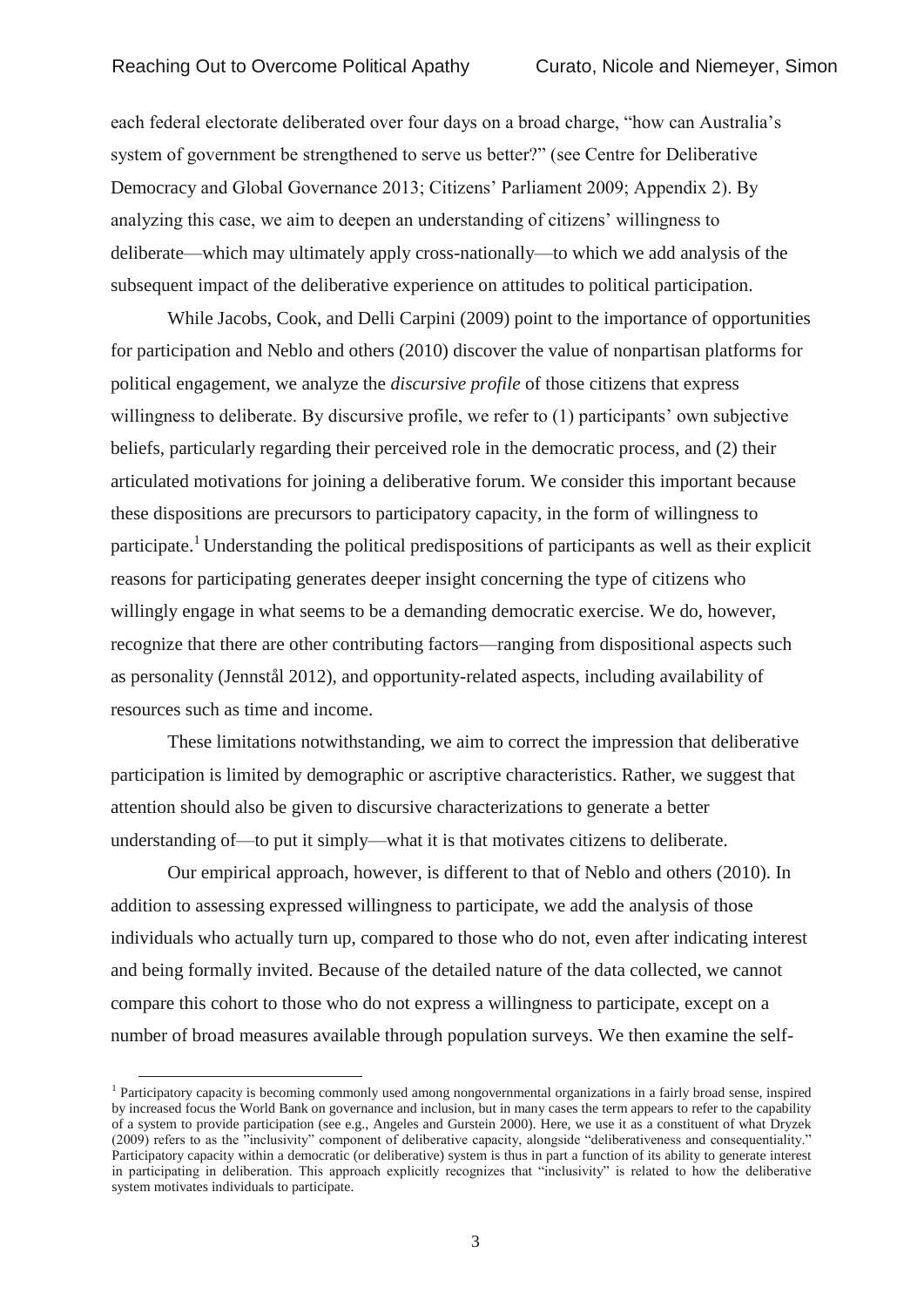proclaimed motivations of those who participate to develop a clearer sense of these participants' subjective reasons (discursive profile). Importantly, we also examine the discursive profile changes with participation in deliberation. This is vital because, where most analyses of willingness to deliberate are grounded in the prevailing political experience of a given setting, we seek to examine the potential impact of a more deliberative and participatory setting on willingness to participate and attitudes toward the democratic process more generally.

Our analysis is made possible by our distinct empirical strategy, which explores both issue-based motivations and analysis of actual dialogue while building a discursive profile. We examine the discursive profile using a set of statements related to Australian democracy and its parliamentary systems that participants responded to at different stages of deliberation. Individuals who provisionally accepted the initial invitation are grouped into four overlapping categories: those who accepted the invitation to participate (Accept); those who participated in the Online Parliament, which was open to all those who accepted the initial invitation (OP Participants); those who were invited to participate in the CP and comprise the 150 individuals who attended (CP Participants); those who were invited to join the CP, but either declined, withdrew, or did not show up (Refuse).

We then contextualize participants' issue-based motivations to their self-declared reasons for participating by comparing their articulated motivations on the first and final days of deliberation. Thus far the literature has largely focused on answering the "systemic or structural dimension of the question 'Why deliberate?' " and relates it to deliberation's contributions in enhancing the legitimacy of political decisions. However, the "first-personal version" of this question—why do I deliberate?—has not received as much attention (Festenstein 2002, 104-5). We offer responses to this question based on a thematic content analysis of deliberation transcripts in the CP. Following Kimberly Neuendorf's (2002; see also Stromer-Galley 2007) content analysis guidebook, discussions were systematically categorized following a coding manual based on (but not limited by) deliberative democratic literature. Analyzing deliberators' expressed reasons for participating is constructive as it lends insight into participants' process of "meaning making" and the ways in which deliberative expectations are articulated, negotiated, and transformed. Through these combined methodological approaches, we are able to offer a narrative that provides a quantitative summation of participants' discursive profile and a qualitative examination of their expressed reasons for participating. Finally, we discuss the results and conclude by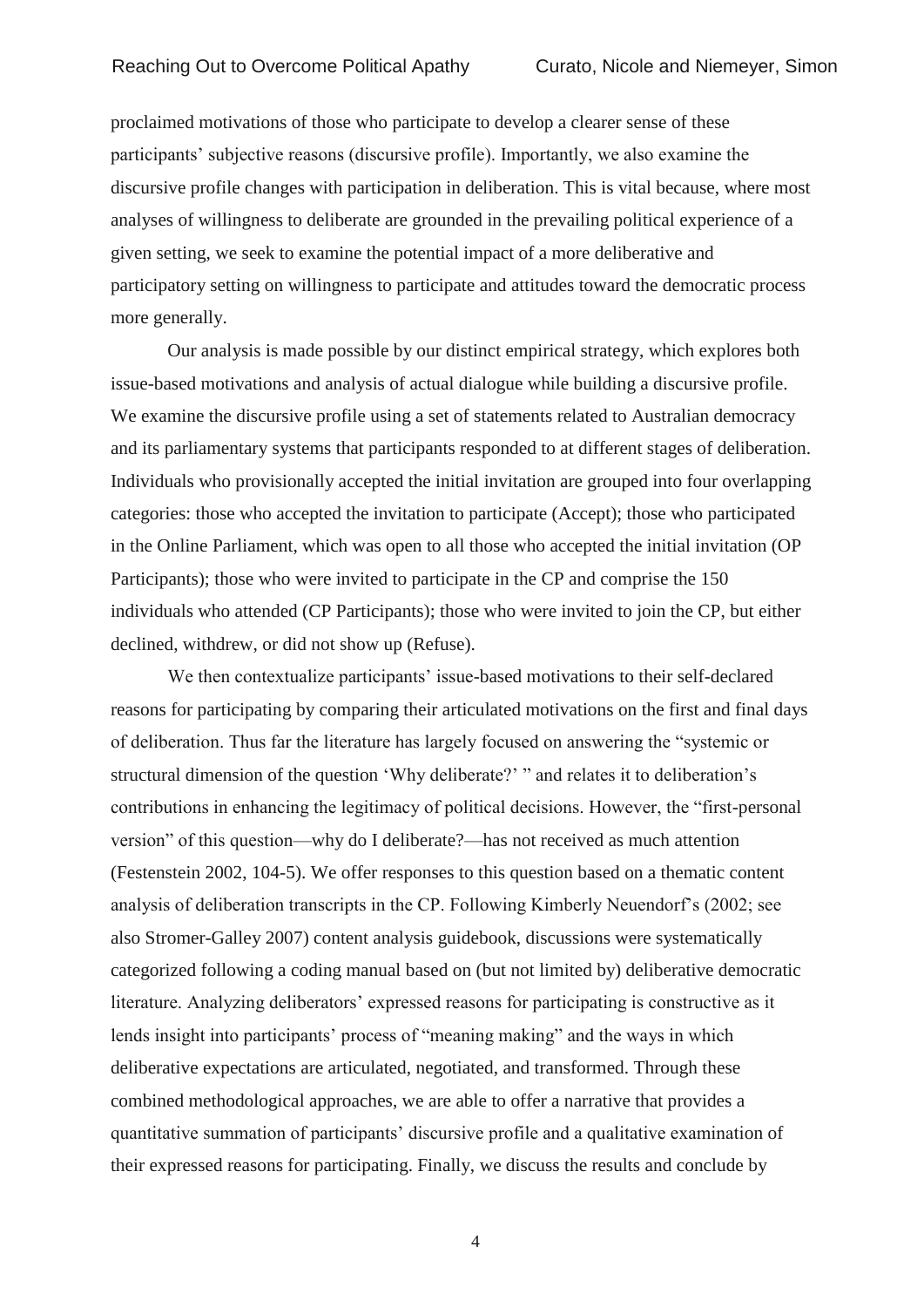suggesting that many citizens are indeed willing to participate, given the right opportunity. Moreover, this willingness is contingent on the nature of the prevailing politics.

## **Australia's First Citizens' Parliament**

On February 6-9, 2009, 150 randomly selected Australians participated in Australia's first CP at the Old Parliament House in Canberra. Over the course of four days, participants deliberated on the charge: "how can Australia's system of government be strengthened to serve us better?" While there have been a number of similar deliberative forums across the world, including the citizens' assembly in British Columbia and Ontario which tackled the issue of electoral reform (see Lang 2007; Warren and Pearse 2008), the CP is a "world's first" because of its scale (Dryzek 2009). It was national rather than regional, selecting representatives from each federal electorate. The CP was structured using the format of the Twenty-First Century Town Meeting (Lukensmeyer and Brigham 2002) where participants were divided to 23 groups with an assigned facilitator. They were instructed to speak respectfully and honestly, listen to what others have to say and stay on task. During small group dialogues and plenary sessions, participants had access to an independent reference group consisting of well-known politicians, academics, and activists who were qualified to give information and clarification on the proposals being considered. On the final day, the proposals that got most support from citizen parliamentarians were presented in the House Chamber and received by the Parliamentary Secretary on behalf of the Prime Minister. These proposals served an advisory purpose to the Government, with government representatives present in the meeting assuring participants that their recommendations would be given due consideration.

Prior to the main event in Canberra, participants were invited to attend one-day regional meetings and engage in online deliberations (Online Parliament [OP] ). Online parliamentarians came up with 58 proposals, with the top five proposals presented at the opening of the CP in Canberra. Participants, however, were not limited to deliberating on these proposals but encouraged to table other suggestions they consider to be relevant.

Aside from being an innovative democratic exercise, the CP was also an avenue to take a closer look at citizen involvement in decision making and consider possibilities for institutionalizing micro-deliberative forums. Its scale provides us a window into what a deliberative forum would look like when a randomly selected group of citizens are given substantive responsibilities in coming up with proposals that enhance the political system.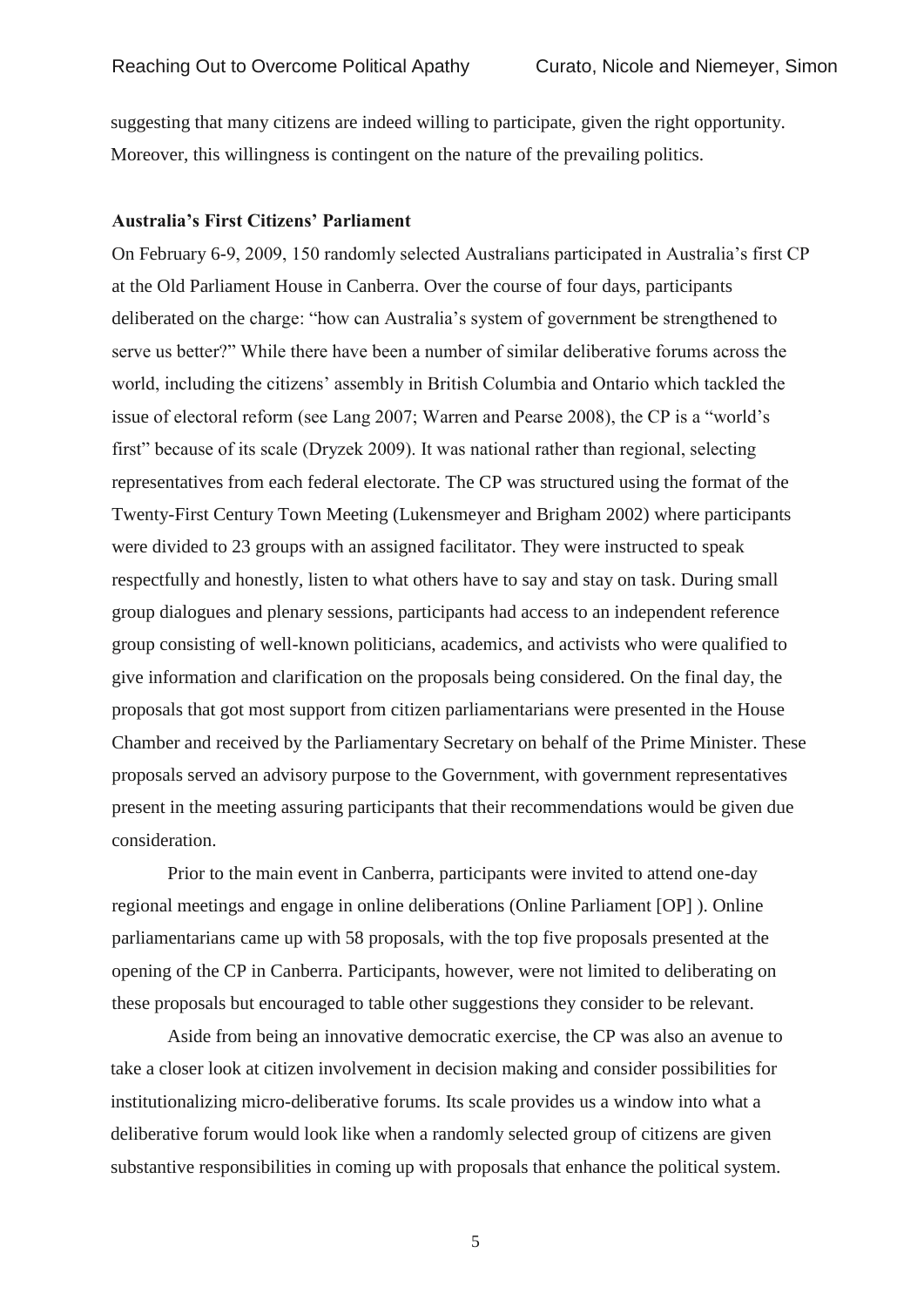This single event already required substantive commitment and energy from citizen parliamentarians. Some traveled for more than 24 hours and, once in Canberra, immediately participated in sessions at the Old Parliament House. Days two and three lasted for almost ten hours, which, for participants who failed to get enough sleep due to extreme summer weather, was especially challenging. Aside from attending sessions, participants were asked to go over informational packets in preparation for deliberations the following day. They were also asked to complete several questionnaires as part of the CP's research agenda.

In spite of the heavy demands before and during the deliberation in Canberra, participants completed the process, with some even asking for a follow-up CP after a year. These observations deserve further investigation, not only because they go against the literature's depiction of ordinary citizens as unwilling to deliberate, but also because there appears to be a latent demand for more deliberation. Deliberative democrats have more to learn about citizens' motivations for committing more than four days of their lives to a demanding democratic exercise and expressing interest in participation in subsequent forums.

## **Characteristics of Citizen Parliamentarians**

 $\overline{a}$ 

The willingness to participate in the CP was relatively strong from the outset. The selection of citizen parliamentarians began by sending out letters of invitation to 9,000 randomly selected Australians from the electoral roll (Lubensky and Carson 2013). They were asked if they would be interested to participate if they were selected. Just short of 30 percent (2,672 in total) said yes. Set in comparative perspective, this is an "astonishingly high response rate, especially given the demand [made] on their time" (Dryzek 2009, 2). $^2$ 

 $2 \text{ In terms of design and sampling procedure, the CP is most comparable to G1000 Citizens Summit in Belgium. Like the CP, }$ this forum was also held in various stages—from open agenda setting in online forums to face-to-face deliberations among 1,000 citizens in Brussels. The response rate for invitations is 1 percent, which is much lower than the CP (see Caluwaerts and Reuchamps 2012). British Columbia's citizens' assembly—another deliberative forum comparable to CP in terms of scale and design—used a similar sampling technique and secured a 7.5 percent response rate (Lang 2007). Another comparable deliberative event in the city of St. John in New Brunswick in Canada obtained .4 percent or 317 responses in an open invitation to the 70,000 population of the city (Culver and Howe 2004). On the other hand, deliberative polls tend to have higher response rates, usually ranging in the 40-60 percent mark. See Luskin, Fishkin, and Plane (1999). Factors accounting for differences in response rate warrant further investigation.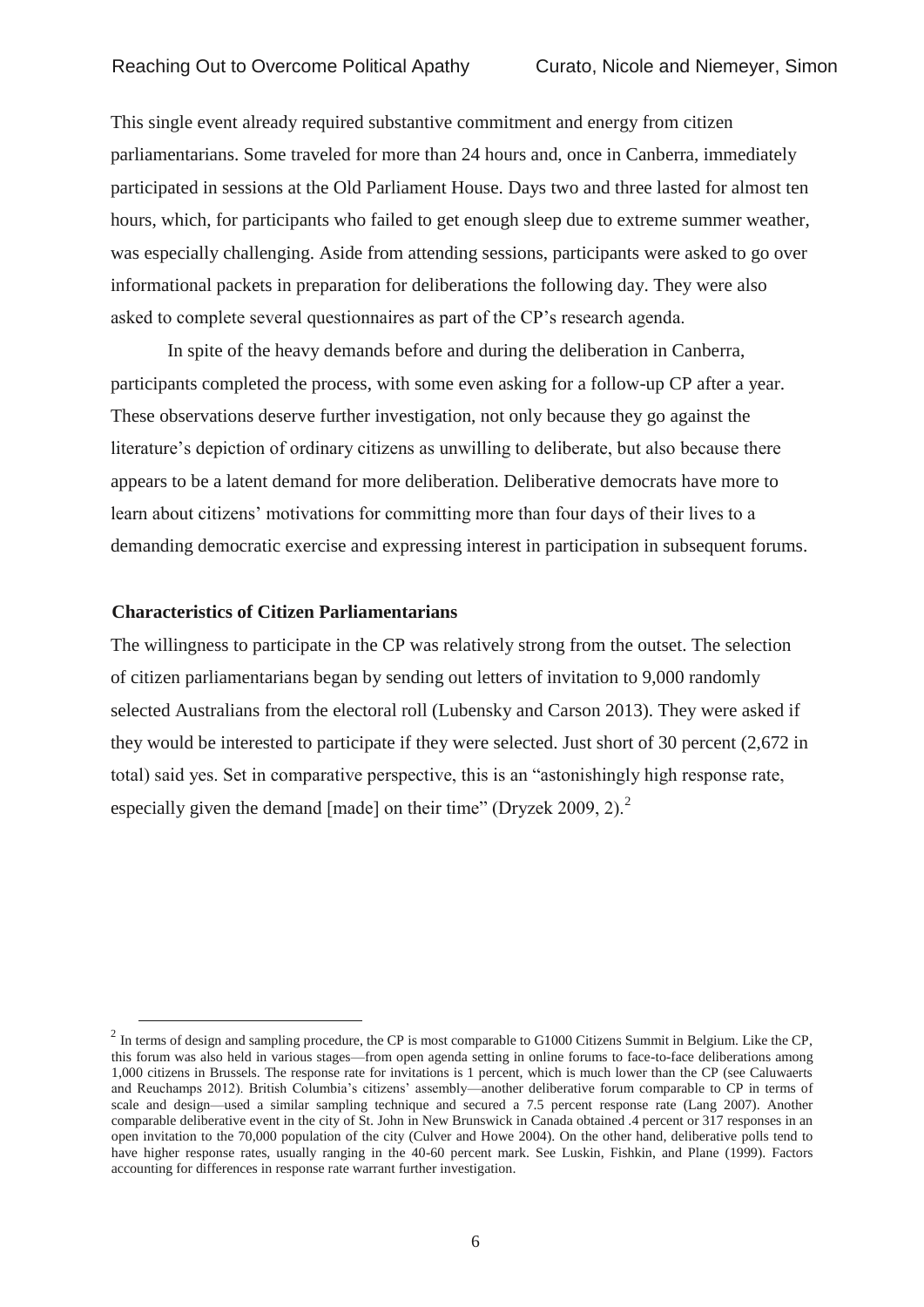| Table 1. Demographic Profile of Citizens' Parliament (CP) Accepted Respondents | Australia | <b>CP</b> Responses |
|--------------------------------------------------------------------------------|-----------|---------------------|
|                                                                                | % Total   | % Total             |
| Age                                                                            |           |                     |
| 18-24                                                                          | 13.4      | 10.2                |
| $25 - 34$                                                                      | 18.7      | 12.4                |
| 35-44                                                                          | 19.0      | 20.7                |
| $45 - 54$                                                                      | 18.2      | 21.9                |
| 55-64                                                                          | 13.1      | 20.4                |
| $65+$                                                                          | 17.6      | 14.4                |
| Gender                                                                         |           |                     |
| Female                                                                         | 50.2      | 48.3                |
| Male                                                                           | 49.8      | 51.6                |
| <b>Education</b> level                                                         |           |                     |
| Year 11 or below                                                               | 30.5      | 21.8                |
| Form 6/Year 12                                                                 | 20.5      | 19.8                |
| TAFE qualification                                                             | 25.7      | 26.6                |
| Bachelors degree                                                               | 16.4      | 21.0                |
| Postgraduate degree                                                            | 4.1       | 10.8                |
| Source: Australian Bureau of Statistics (2009).                                |           |                     |

| Table 1. Demographic Profile of Citizens' Parliament (CP) Accepted Respondents |           |            |
|--------------------------------------------------------------------------------|-----------|------------|
|                                                                                | Australia | CP Respons |

The demographic characteristics of those that responded to the invitation compared to the Australian population are summarized in Table 1. In broad terms, consistent with Jacobs, Cook, and Delli Carpini (2009), we find a general representation of interest in participating across all categories, albeit with a higher proportion of postgraduate educated respondents and the middle aged.

However, this analysis involves assumptions about the need for descriptive (demographic) representation. By contrast, Dryzek and Niemeyer (2008) argue for a "discursive" approach to representation, which recognizes explicitly the need for diversity of opinions in the deliberative chamber. A strict version of their recommended approach was not possible for the CP. Yet we can ascertain there are some differences among those who accepted participation but not for the same reasons that public critics of deliberation suppose. There is a higher level of civic participation among accepting accepting membership of political parties but a markedly lower level of membership of community organizations.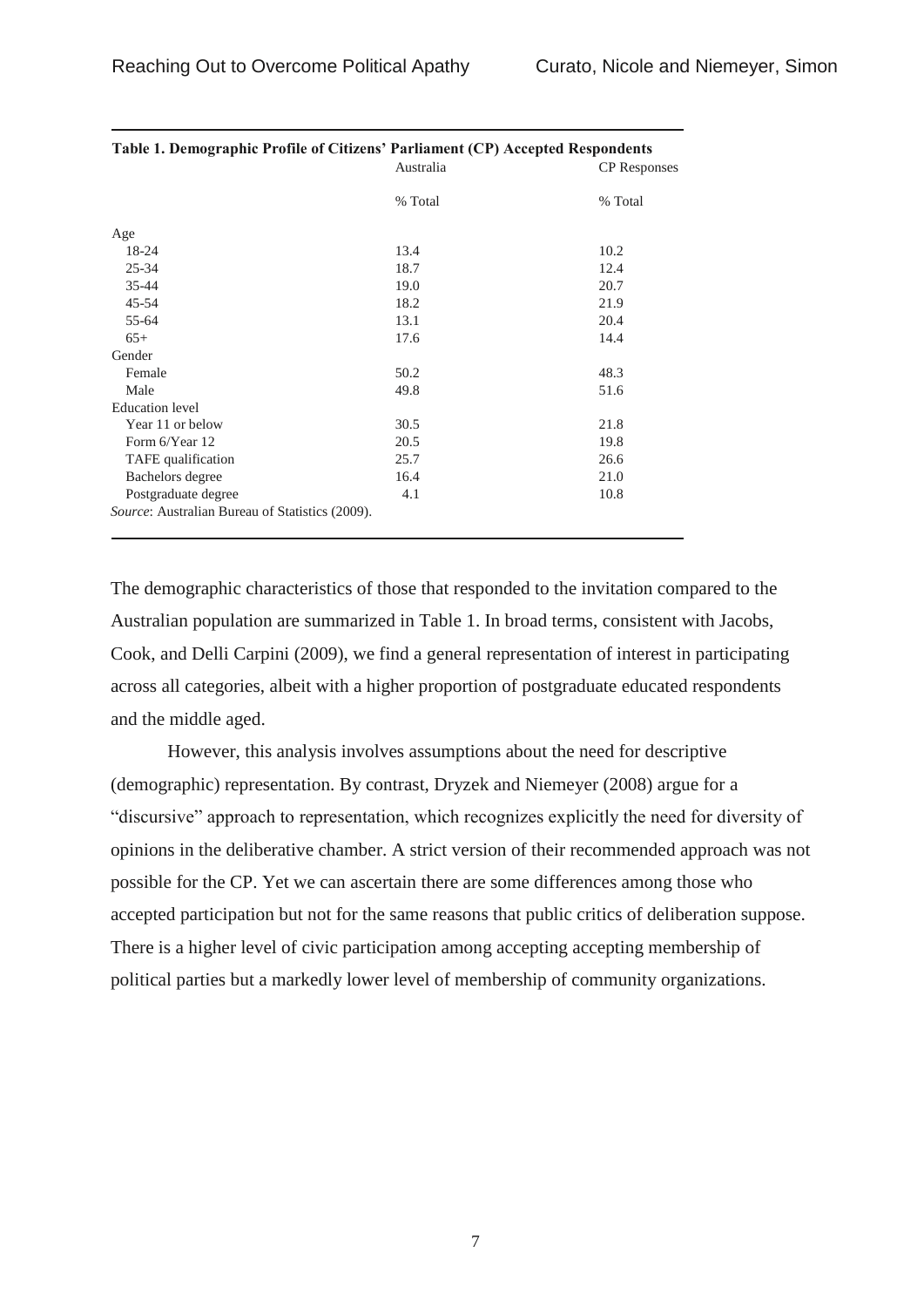| Political orientation                                                   | Australia | <b>CP</b> Responses |
|-------------------------------------------------------------------------|-----------|---------------------|
| Left-right scale $(1-10)^{a}$ Member<br>of political party <sup>b</sup> | 5.03      | 5.36                |
| % Population                                                            | 1.3%      | 1.8%                |
| Member of organization <sup>c</sup><br>% Population                     | 19.0%     | 12.2%               |

#### **Table 2. Political and Participatory Characteristics of Citizens' Parliament (CP) Participants<sup>3</sup>**

*Sources*: Australian Bureau of Statistics (2006, 2010).

 $\overline{a}$ 

*Notes*: <sup>a</sup> Where 0 is Far Left and 10 is Far Right. Australian Figures are sourced from McAllister and Pietsch (2011). The CP figures are converted from a 5-point scale where "1" is "strongly left" and "5" is "strongly right." <sup>b</sup> Based on the Australian Bureau of Statistics' 2006 figure (Australian Bureau of Statistics 2010). <sup>c</sup> Includes membership of any nongovernment organization (2006 figure; Australian Bureau of Statistics 2006) .

This contrasts with Jacobs, Cook, and Delli Carpini (2009) who surmise an important role of social capital in facilitating participation. Many participants claimed that they had never been involved or interested in politics prior to the event, but a substantial proportion (37 percent) had expressed their political opinions via letters to the editor of a newspaper, to their local Member of Parliament, or called a radio talk back show.<sup>4</sup>

A common refrain of critics, particularly in Australia, is there is a left-wing bias among those who participate in deliberation (see e.g., Boswell, Niemeyer, and Hendricks forthcoming). However, the findings in Table 2 suggest that the opposite was the case for the CP.

## **Discursive Profiling of Those Who Turn Up versus Those Who Do Not**

In the case of the CP, stratified random sampling of three demographic categories—gender, age, and education, with a quota allocated to indigenous Australians—was applied to the 150 participants, fitting the Australian distribution. These categories are shown in Table 1. All

 $3$  CP figures provided by John Gastil. Although these figures are drawn from CP participants and not the total pool of those who accepted the invitation to participate, given the random selection of participants from that pool, combined with a broad distribution of responses across all demographic categories, we assume that the figures are not significantly different.

<sup>&</sup>lt;sup>4</sup> The survey results show that 37.0 percent of participants in the CP have sent a letter to the editor, commented online, or called a radio talkback show. Using the Australian Bureau of Statistics (2006) data, it is not possible to aggregate to provide a comparable measure. The available

disaggregatedfiguressuggestthatthenumbermaynotbeparticularlyhigh.Theseincludeattending community consultation/public meeting (7.8 percent), contacted local council or territory government member (13.8 percent), contacted member of Parliament (5.8 percent), signed petition (22.5 percent), attended protest march/meeting/rally (5.2 percent), wrote letter to the editor of a newspaper (3.5 percent), participated in a political campaign (2.0 percent), boycotted or deliberately bought products for political, ethical, or environmental reasons (24.6 percent).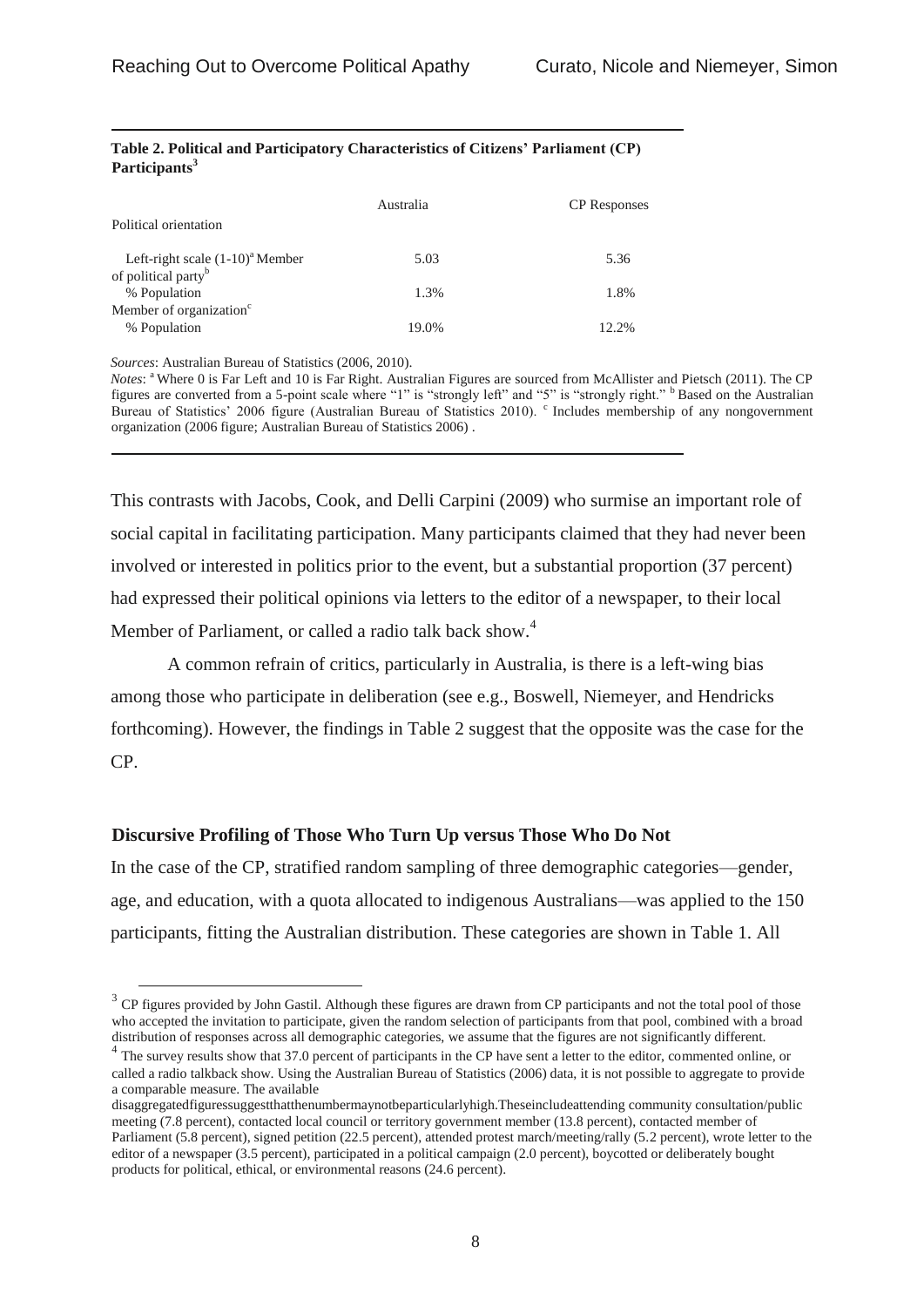2,763 respondents to the initial letter were invited to participate in online deliberations (or OP) leading up to the CP. Of these, only 44 made either a "considerable"  $(n = 9)$  or "modest"  $(n = 35)$  contribution to the online discussion leading up to the main event. It is based on these figures that we premise our following analyses, that there has been some level of willingness among citizens to participate in a democratic forum that makes heavy demands on time and effort.

In addition to those who did not respond to the initial recruitment, there is also another category of refusal to participate (by either refusing the offer, withdrawing, or not showing up). Of those individuals who initially registered their interest, a relatively small but significant number turned down their invitation to attend the CP. It is possible to compare these withdrawing individuals to participating individuals, who attended the CP using a "discursive" approach, which is related to, but is different in approach to the operationalization of discursive representation suggested by Dryzek and Niemeyer (2008). Here, we characterize individuals according to their dispositions to Australian democracy and its parliamentary system. Both groups completed a survey in conjunction with a Q sort involving scoring 48 statements covering this topic (see Appendix 1) on a Likert scale from "strongly disagree"  $(-5)$  to "strongly agree"  $(+5)$  (Table 3).<sup>5</sup>

To explore whether there were any systematic differences between CP "refusers" and participants, we conducted a *t*-test for differences in average response for all statements. Statements that differentiate accepters and withdrawers are shown in Table 4. The findings suggest that participants who actually participated in the CP tend to have a less cynical attitude toward politics (statement 4). Compared to withdrawers, citizen parliamentarians have a more positive appraisal of the political system and openness to the idea that society is capable of change, though gradually (statements 4-6). These findings are comparable to Neblo and others' (2010) study where respondents who expressed willingness to deliberate are those who expressed trust with government. We consider these findings as indicative of the premises or predispositions necessary for individuals to commit in a deliberative process that deliberators generally express some level of confidence or moderate cynicism with existing democratic arrangements. By contrast, those who refused to participate express a stronger position toward voting based on self-interest, providing some indication of the

 $\overline{a}$ 

<sup>&</sup>lt;sup>5</sup> The Likert ranking of statements was performed prior to the standard sorting of statements from least to most agree in a quasi-normal distribution as per the convention for Q method. We use the Likert rankings here because the data are not constrained by the relative sorting of statements in the Q sort, and thus are better suited for observing relative changes in responses for individuals before and after participation in the CP.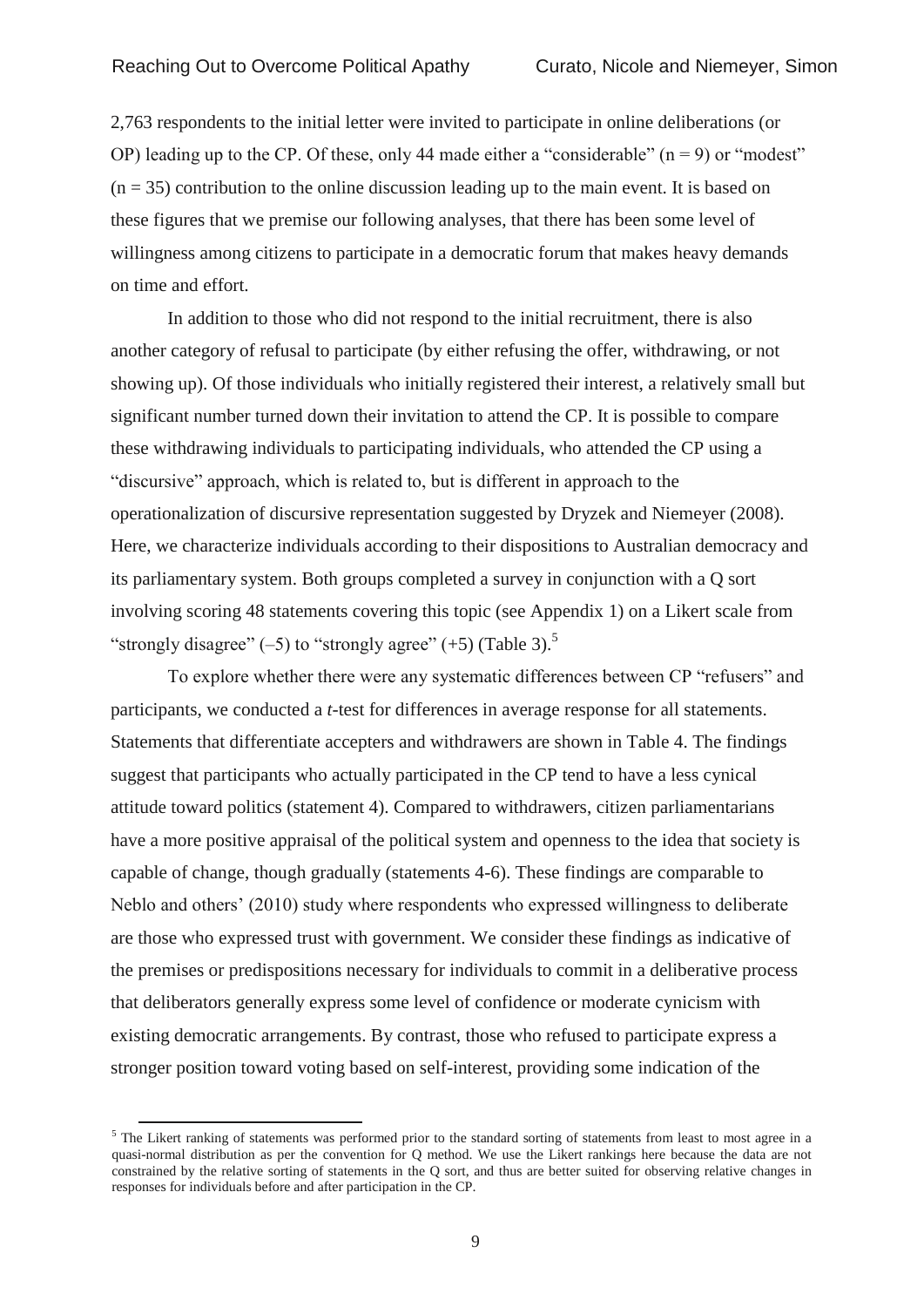| <b>Table 3. Participants' Views</b>                                                                                      |                                    |                 |         |       |                          |  |
|--------------------------------------------------------------------------------------------------------------------------|------------------------------------|-----------------|---------|-------|--------------------------|--|
| <b>Statement</b>                                                                                                         | <b>Strongly</b><br><b>Disagree</b> | <b>Disagree</b> | Neutral | Agree | <b>Strongly</b><br>Agree |  |
| Through conversation,<br>would you say that<br>your friends and<br>family know your<br>views about political<br>matters? | 4.5%                               | 8.0%            | 15.9%   | 53.4% | 18.2%                    |  |
| Are you compelled to<br>defend your views on<br>political matters?                                                       | 4.5%                               | 21.6%           | 33.0%   | 30.7% | 10.2%                    |  |
| Do your friends and<br>family share similar<br>views to you about<br>political matters?                                  | 1.1%                               | 23.9%           | 27.3%   | 40.9% | 6.8%                     |  |
| <i>Note</i> : $n = 88$ respondents.                                                                                      |                                    |                 |         |       |                          |  |

political predispositions of citizens who end up refusing to participate in the deliberative forum. We return to build on this observation in the latter part of this article.

We also find from the analysis interesting differences between accepters and online deliberators participating in the OP, although the numbers are small  $(n = 45)$ . As for Refusers, OP participants are more likely to be against government intervention, but much more politically engaged and possessing strong political efficacy (statements 11, 13) and concerned with freedom of information (statement 44). On this basis, it appears that the charge of "usual suspects" is potentially more appropriate to the OP participants, with those willing to engage online already being much more politically active.

## **Expressed Reasons for Participation**

A short survey was implemented for CP participants concerning their political behavior before the event (see Table 3). One striking outcome relates to participants' acknowledgement that their family and friends know about their political views but do not necessarily feel strongly about the need to defend them. One reason for this could be that participants' family and friends generally share similar views, creating a context where opinions do not have to be further explained and defended.

To complement this survey, we analyzed the self-characterization of participants using thematic content analysis during different stages of deliberation. Transcripts of small group deliberations and plenary sessions of all four days of the CP were categorized using a coding manual which takes note of sentence structures (semantic form) and both *a priori* and inductive codes based on but not limited to deliberative democratic theory (see Bryman 2004; Neuendorf 2002). The units of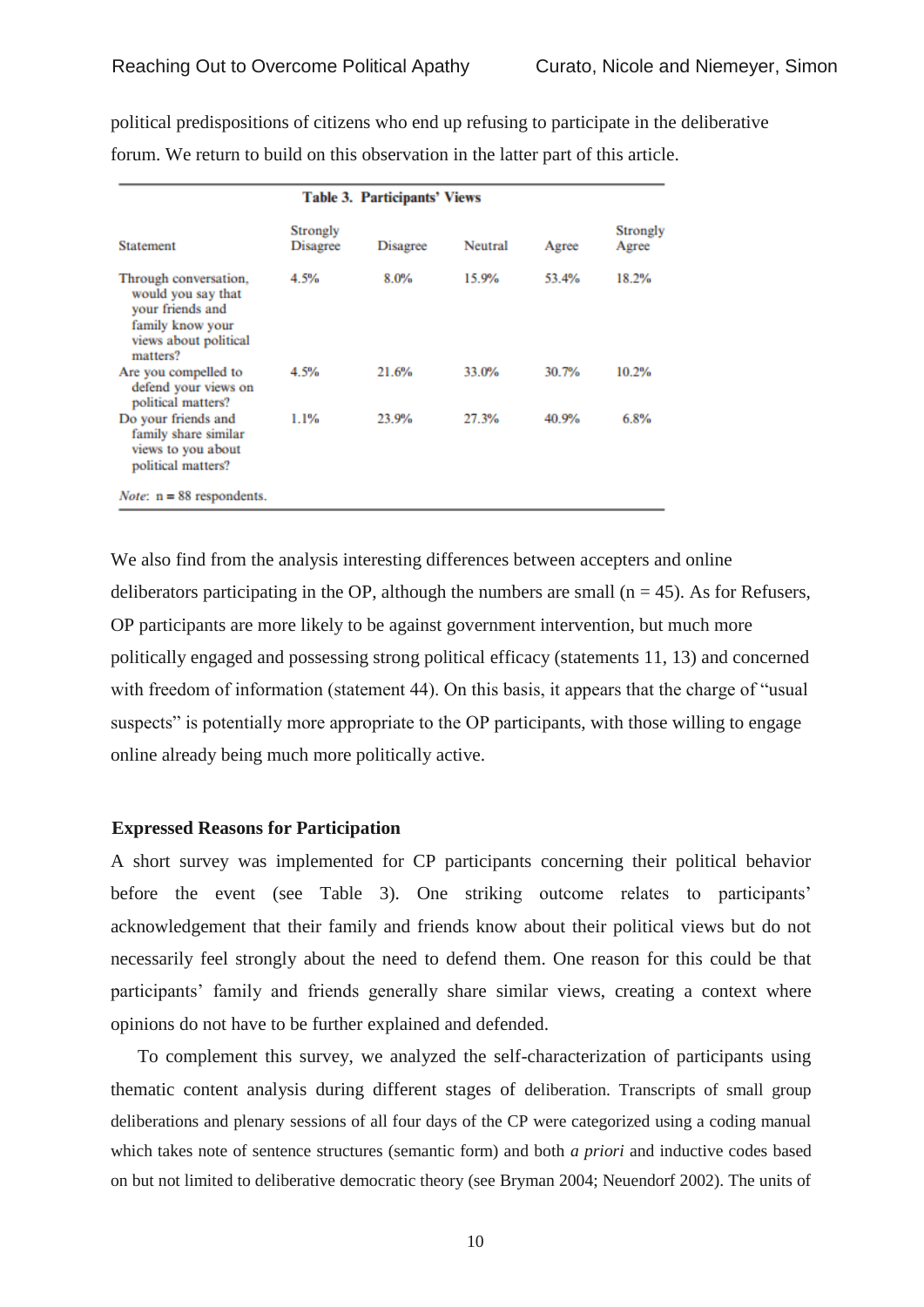analysis are "turns" or utterances expressing an idea on a particular topic. These may be single or multiple sentences, depending on the participants' speech style.<sup>6</sup>

|     | <b>Table 4. Average Responses to Statements</b>                                                                                                                                                                                    |        |                |                  |        |                  |
|-----|------------------------------------------------------------------------------------------------------------------------------------------------------------------------------------------------------------------------------------|--------|----------------|------------------|--------|------------------|
|     |                                                                                                                                                                                                                                    |        |                |                  | СP     | CР               |
| No. | <b>Statement</b>                                                                                                                                                                                                                   | Accept | ΟP             | Refused          | Pre    | Post             |
| 4   | We are a democratic country.                                                                                                                                                                                                       | 2.6    | 2.7            | 2.1              | 3.0    | 3.7 <sup>b</sup> |
| 8   | The last thing we need is a Canberra "Big<br>Brother" telling us what we should read<br>and hear.                                                                                                                                  | 2.9    | $4.4^{a}$      | 4.3 <sup>a</sup> | 2.7    | 2.8              |
| 11  | I don't think we have a lot of input into<br>legislation and a lot of things that are<br>important.                                                                                                                                | 2      | $3.0*$         | 2.9              | 2.1    | 0.9 <sup>b</sup> |
| 13  | I don't know too much about democracy. I<br>feel ridiculous voting.                                                                                                                                                                | $-3.2$ | $-3.9^{\circ}$ | $-2.6$           | $-2.9$ | $-3.4$           |
| 14  | I don't want to be in a place where only a<br>minority's viewpoint gets the right to say<br>what's going to happen.                                                                                                                | 3.1    | 3.9            | 3.6              | 2.8    | 3.3              |
| 20  | Governments can talk a great game about<br>"democracy." They fall down, in practice,<br>because they cannot accept any sharing of<br>the power to influence decisions with those<br>who might have different motives and<br>ideas. | 1.2    | 0.5            | $2.1^{a}$        | 1.0    | 1.5              |
| 21  | I don't think there's anything wrong with<br>people voting for their self-interest.                                                                                                                                                | 0.2    | 0.5            | $1.6^*$          | 0.3    | 0.5              |
| 28  | A lot of people may be politically ignorant,<br>but they believe what they see and hear on<br>television, and that makes them vote the<br>way they do. They have been brainwashed<br>by the clever advertising people.             | 2.1    | 2.2            | $3.0^{a}$        | 2.0    | 2.7              |
| 32  | People get the government they deserve.                                                                                                                                                                                            | $-0.3$ | $-0.3$         | $-1.7^*$         | 0.1    | $-0.1$           |
| 35  | The political system is remote and closed and<br>the connection with elected representatives<br>is difficult, they are often faceless.                                                                                             | 0.9    | 1.1            | $2.4^*$          | 1.4    | 0.4 <sup>b</sup> |
| 36  | The party system is the main obstruction to<br>accountable politics.                                                                                                                                                               | 0.1    | $-0.4$         | $1.7^*$          | 0.5    | 0.1              |
| 44  | We should strengthen protections of the free<br>press in order to facilitate a more open and<br>publicly accountable government.                                                                                                   | 2.8    | $3.7^{*}$      | 2.6              | 2.7    | 2.6              |

Notes: <sup>a</sup> Indicates a significant difference compared to the Accept group (95%, based on independent samples *t*-test).

 $\overline{a}$ 

Analyzing transcripts of "naturally occurring talk" allows us to map participants' expressed aims for participating and the intersubjective dynamic of constructing and negotiating shared meanings of the deliberative process (Silverman 2006, 202). This approach to analyzing deliberation is starting to gain ground, as in the case of Stromer-Galley's (2007) work which assesses the quality of reasoning among participants based on coding "engagement measures" in a deliberative forum. Olsen and Trenz (2010) have also utilized qualitative coding in their

<sup>&</sup>lt;sup>b</sup> Indicates a significant change compared to pre-CP (95%, based on independent samples t-test).

<sup>6</sup> Data analysis was conducted after the CP by a single coder well versed in both deliberative theory and thematic content analysis. This is an acceptable convention in qualitative analysis, particularly when the research is largely interpretive and exploratory (see Bryman 2004).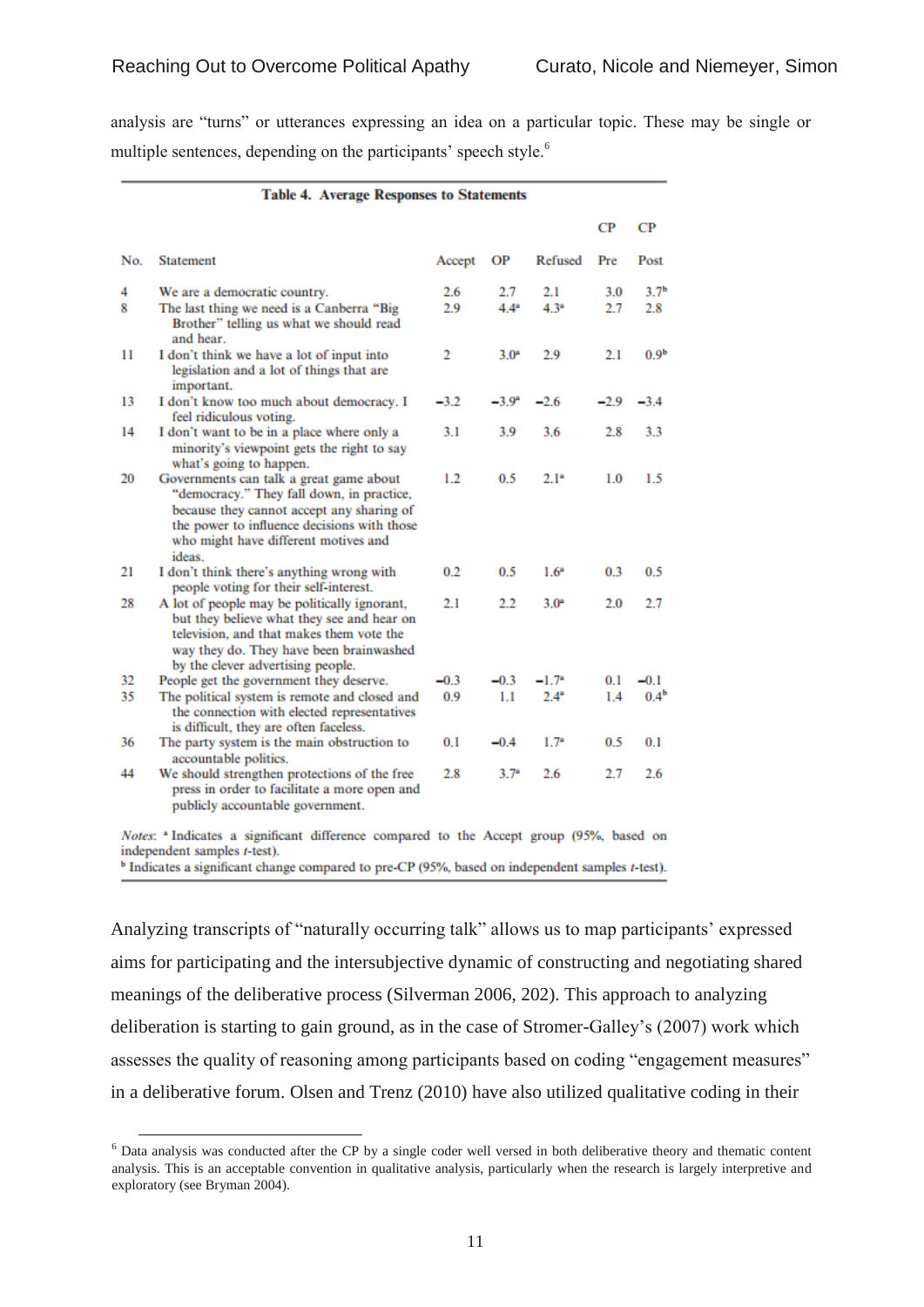analysis of EuroPolis—a transnational deliberative experiment—to analyze common reference points of citizens from diverse linguistic and cultural backgrounds use to exercise communicative power and decision making.

In the CP, one of the resonant inductive coding categories that emerged from content analysis relates to participants' self-declared indifference to traditional modes of political participation. A number of citizen parliamentarians described themselves as "passive," "fairly apathetic," and "not interested" when it comes to politics as they usually encountered it. Some cited personal reasons, such as demands of everyday life (e.g., raising children and making a living) getting in the way of political education and involvement. Also resonant was the sense that Australian society, in general, has not been keen on having political discussions. One participant recounted that being raised in an Anglo-Saxon household in the 1960s contributed to his political apathy. "Political discussions," he said, "weren't on the menu" because they were divisive and off-putting. Another stated the difficulty of finding one's voice when no one seems to listen, while some expressed sentiment about finding a place "where you can talk about politics without being howled down" (Participant 1959). $<sup>7</sup>$ </sup>

Nevertheless, participants exhibited openness and willingness "to give politics a chance." That is to say they were not averse to politics *per se*, and that willingness to participation in deliberation is at least partly based on opportunity. This can be considered consistent with the survey data presented above, that participants are able to share their views to others but are generally ambivalent or do not feel strongly about defending their opinions to others. The main problem appears to be one of context, where the everyday experience does not lend itself to political engagement.

This schism is manifest in the way participants characterized their apathy on the one hand, and their participation in the CP on the other. The manner of delivery is selfprofessional, with an implicit admission that apathy or lack of knowledge about politics though justifiable—is undesirable and that their presence in the CP is a way of making up for this shortcoming.

 $\overline{a}$ 

 $^7$  Appendix 1 lists the Q sort statements. Full transcripts of participant statements are available from the authors upon request.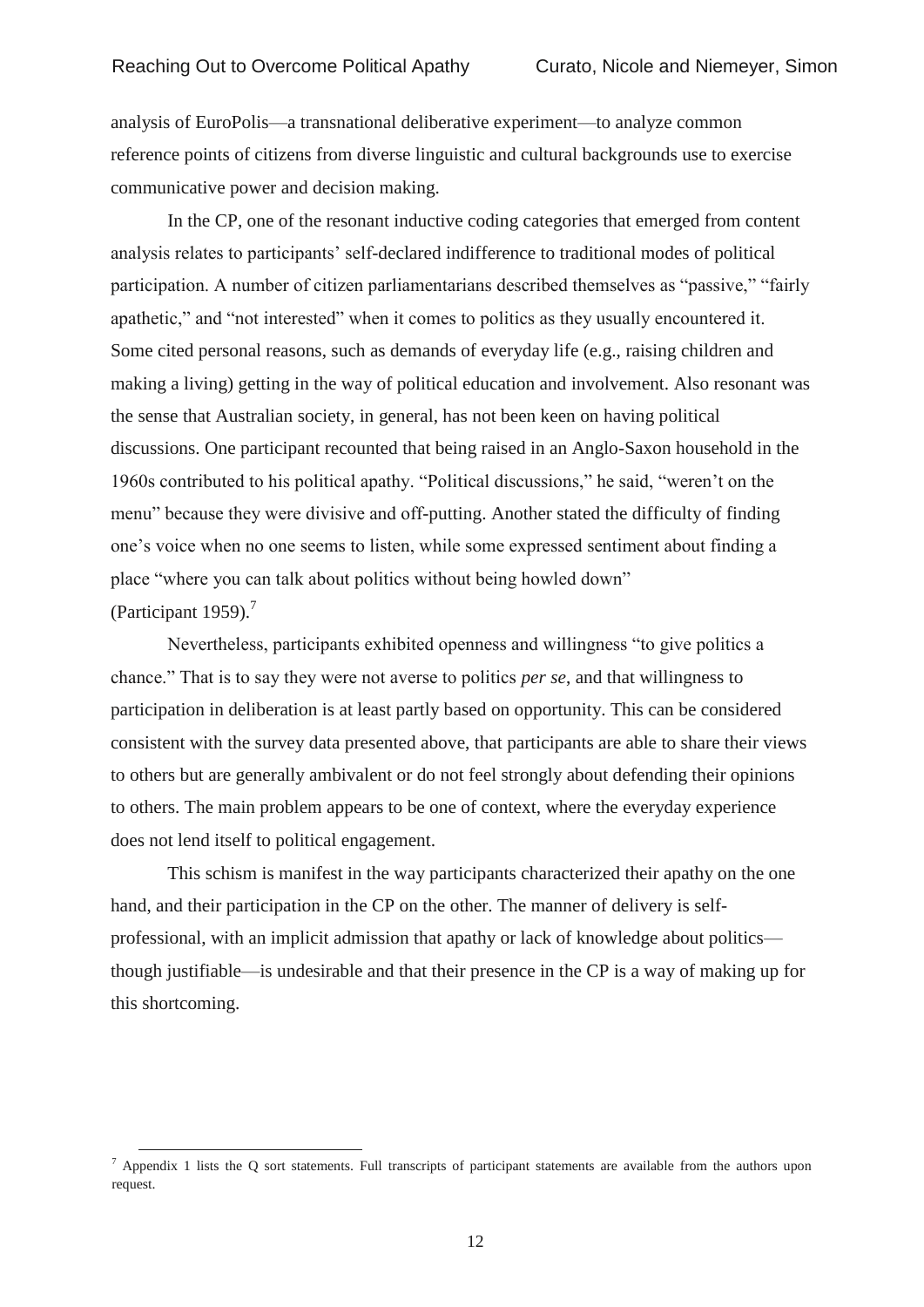| Participant        | Admission of Apathy                                                                                                              | Presence in CP                                                                                                                                                                                                                                                                                                |
|--------------------|----------------------------------------------------------------------------------------------------------------------------------|---------------------------------------------------------------------------------------------------------------------------------------------------------------------------------------------------------------------------------------------------------------------------------------------------------------|
| Simplified content | I admit I have not been politically<br>involved/aware                                                                            | but I am now here to share my<br>views and learn from others.                                                                                                                                                                                                                                                 |
| Participant 6863   | I confess I haven't really been<br>involved in politics a great deal. I<br>haven't paid a lot of attention to<br>it, so $\ldots$ | I'm happy to see whatever I can<br>get out of it and can hopefully<br>contribute something to the<br>overall day, few days that we've<br>got.                                                                                                                                                                 |
| Participant 1924   | Basically, I don't know a lot about<br>politics                                                                                  | I've basically picked up my<br>pen, come with an open mind,<br>come to learn, come to yeah,<br>listen.                                                                                                                                                                                                        |
| Participant 0631   | I'm nowhere near as aware of the system  and I'm hoping it will be a<br>as I know I should be                                    | chance to learn a bit more.                                                                                                                                                                                                                                                                                   |
| Participant 6559   | I'm past being a passive passenger in<br>this country $\ldots$                                                                   | I want to make sure that we<br>move in a positive direction and<br>not a negative direction and the<br>only way I can see to do that is<br>by getting stuck in and doing<br>stuff. And that's one of this,<br>that's what I see this probably as<br>being the start really of my<br>involvement in that area. |

#### **Table 5. Narrative Structures of Citizen Parliamentarians**

Table 5 maps the most common narrative structure among participants when explaining their reasons for joining the CP. The second row is a simplified sketch or summation of narratives, while the next four rows are a selection of actual statements with this popular narrative structure. Data from this section is derived from a systematic coding of argumentation structures to illuminate the linguistic pattern participants use to justify their claim.<sup>8</sup> Of the 23 tables that discussed this topic, twelve statements follow the pattern of this narrative structure while 16 expressed similar content but delivered in a different manner for example, "maybe look at something in a new way, something I haven't thought about before" (Participant 3532). No other narrative structure had a comparable frequency as the one in Table 5.

Such a manner of self-characterization indicates participants' negotiation of their credentials that merit their place in the CP. It builds a shared narrative that participants may not have advanced political knowledge or vast experience in political engagement, but they

 $\overline{a}$ 

<sup>&</sup>lt;sup>8</sup> Coding analytical units based on sentence construction aims to understand the argumentation structure of reasons and justifications used in a deliberative forum (see Snoeck and Francisca 1992). A separate manuscript which focuses on a linguistic analysis (using argumentation theory) of the CP is being prepared.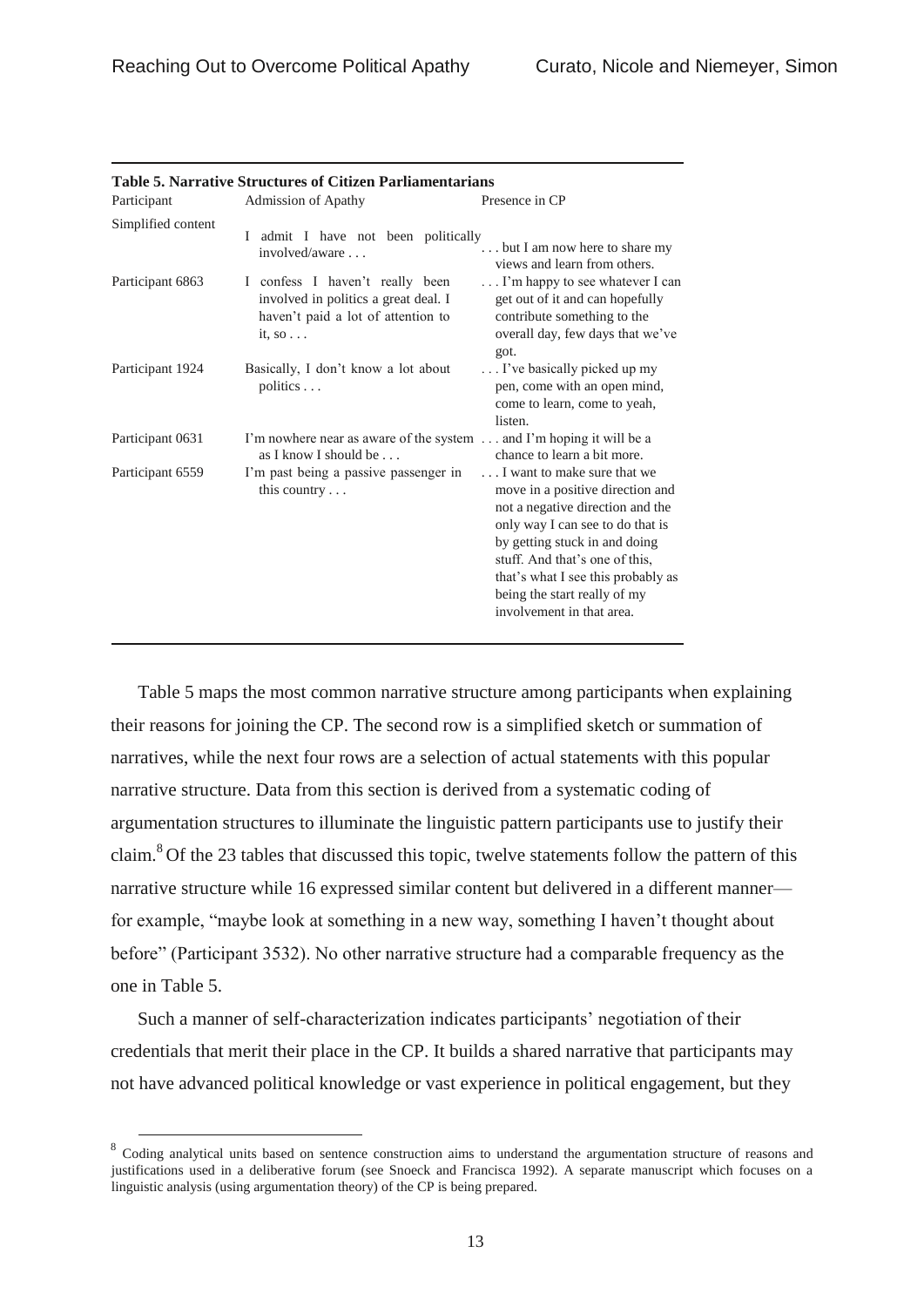were nevertheless willing to express their views and learn from others. These selfcharacterizations contributed to creating a discursive context for the CP, where participants did not necessarily hold strong views on particular matters and came with an open mind.<sup>9</sup>

## **Instrumental Goals**

 $\overline{a}$ 

Given the self-characterization of participants as having modest political experience, it is curious that they joined a political exercise that was rather demanding. Why did otherwise indifferent citizens join the CP? Proceedings from the first and final sessions of deliberations provide some answers to this question. In the first session, participants were asked to define their ideal outcomes and expectations from the CP. This is compared to the content of the final session, where participants were made to reflect on their experience and provide general comments on the four-day deliberative process. Statements were coded based on *a priori*  categories informed by principles identified by deliberative theory as crucial to democratic practice. Among the initial codes include equality, respect, epistemic fruitfulness (learning new information, for example, about the political system), social learning (learning from and about others), and consequentiality (deliberation's impact or outcome) (see Bächtiger *et al*. 2010; Dryzek 2010; Fearon 1998; Rostbøll 2009; Warren 1999). These were treated as initial categories which were later revised, merged, or deleted depending on the frequency of statements referring to such principles.

In the first session, consequentiality emerged as the most resonant theme. Citizen parliamentarians expected that their participation will lead to actual results, although levels of these expectations vary. Below are the major subcategories under the theme "consequentiality" and examples of statements coded for each theme.

Implementation of proposals: "I believe that if any of the proposals get implemented then we will feel that we have actually contributed." (Participant 5274)

Government feedback: "We wanted to have follow through on those proposals in either action or feedback if they're not followed through on." (Participant 6734)

Come up with "good" proposals: "if we could somehow forge a coherent and well justified argument for a certain change . . . rather than walking away with a couple of wishy washy semi suggestions." (Participant 4265)

<sup>&</sup>lt;sup>9</sup> Only one participant had an expressed political goal for participating as he felt that the information packets sent to participants before the CP were "a bit of a left-wing socialist . . . and there were some things that were written that weren't right and, like I've got the facts to prove that they're not right" (Participant 4970). This aside, citizen parliamentarians generally characterized themselves as detached from politics, but they remained optimistic about the possibilities of the CP.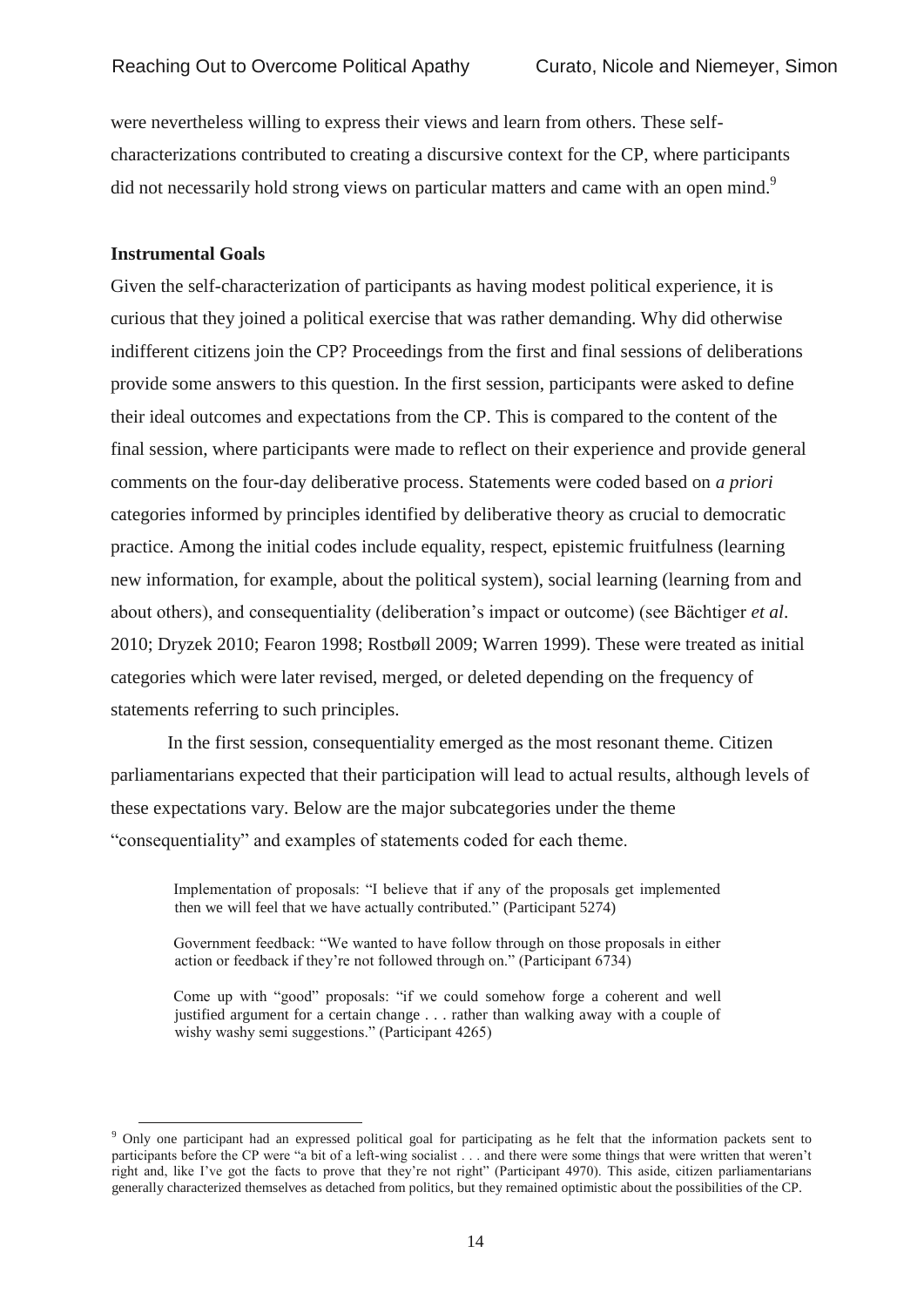Most participants expected government uptake on their proposals. Some considered the implementation of their proposals as the best indicator of the CP's success. Others had a more subdued expectation, hoping that they would at least get feedback from government on the status of their proposals or that their recommendations would be considered in parliament. Others limited their expectation for the group to come up with good enough proposals worthy of presentation to the parliament. Although there were different levels of expectation, these narratives were consistent in emphasizing the importance of government accountability to citizen parliamentarians.

One possible reason for the resonance of consequentiality relates to participants' impression that the CP was directly linked to the empowered space, which is certainly the impression given in the recruitment invitation (see Appendix 2)—although the organizers neither purposely nor explicitly pitched the event as directly linked to decision making. One participant, for example, considered CP different because he was sending his feedback to people who matter politically:

It's important for people to have their say, yes. If somebody's going to bitch to other people about something, I've always been told, 'Bitch to the person who's important, not with somebody who's unimportant. Tell them what you actually think of what's going on.' (Participant 2735)

Also resonant were the goals of epistemic and social learning. Some participants recognized that securing tangible results from the CP will take time and that learning could be the best immediate result of the process. This statement is characteristic of those coded under epistemic fruitfulness.

I think tangible results are going to be hard to see because it's going to take time. I was very excited to be part of this . . . to learn a bit more about politics in this country, I don't know a lot, I don't know much at all but I'm willing to learn. (Participant 3647)

One way of interpreting this relates to the observation made earlier that participants felt that they did not have vast political knowledge, making enlargement of existing perspectives a more immediate goal. This observation is consistent with Lang's (2007) findings on the British Columbia Citizens' Assembly, where participants also identified learning as the primary attraction of the forum. This aim, as Lang mentions, is not limited to people who consider themselves "political junkies" but also those who identified themselves as having little knowledge of politics. Social learning or "hearing what other people have to say" is also a recurring theme at the beginning of the CP.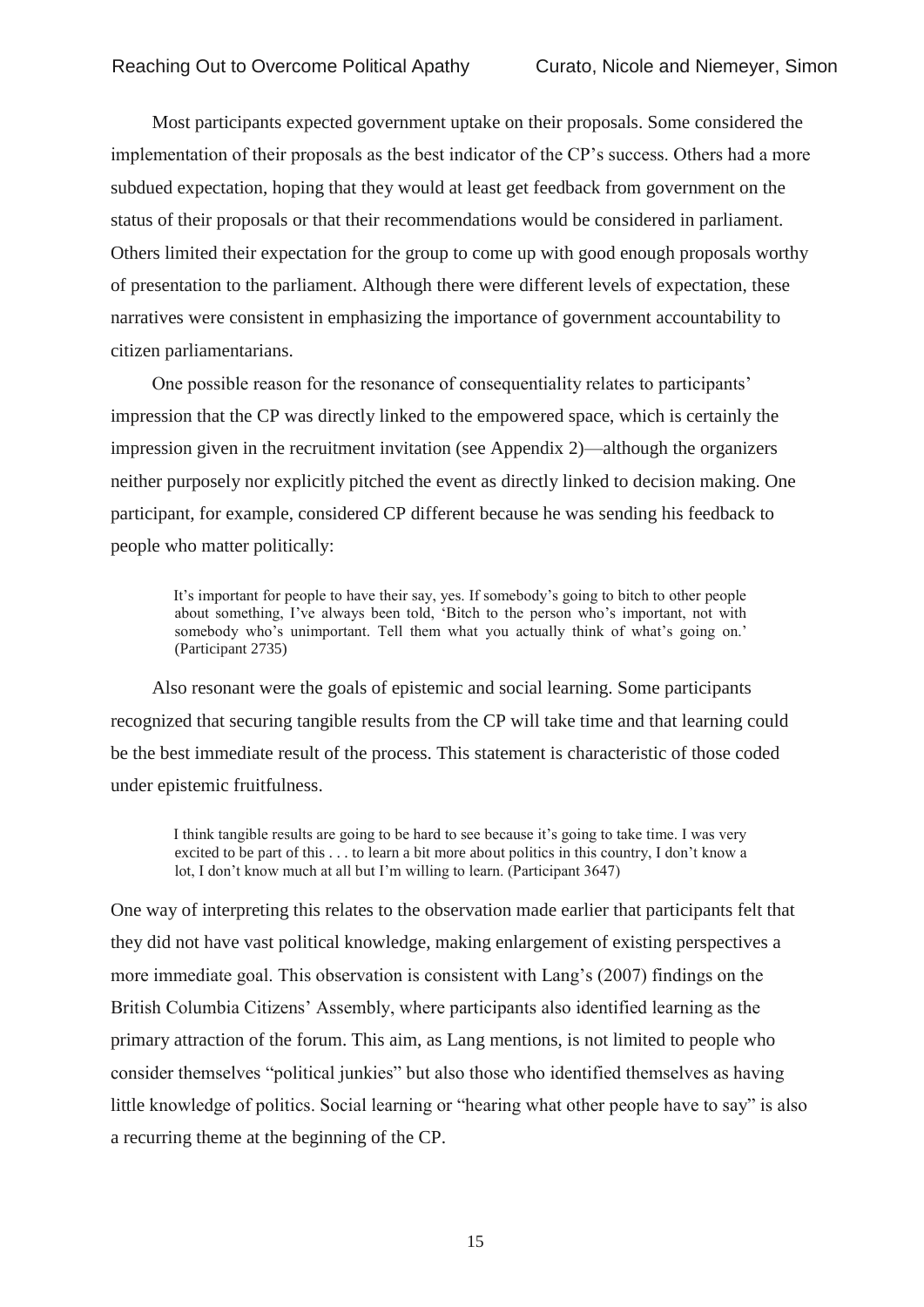|                                                                    | Day 1    | Day 4   |
|--------------------------------------------------------------------|----------|---------|
| <b>Total instrumental</b>                                          | 79.8%    | 33.3%   |
| Consequential                                                      | 33.0%    | 10.3%   |
| Epistemic fruitfulness                                             | 14.7%    | $0.0\%$ |
| Social learning                                                    | 26.6%    | 21.8%   |
| Others                                                             | 5.5%     | 1.3%    |
| $n =$                                                              | 87       | 26      |
| <b>Total expressive</b>                                            | $20.2\%$ | 66.7%   |
| Social                                                             | 3.7%     | 34.6%   |
| Emotive                                                            | $0.0\%$  | 5.1%    |
| Experience                                                         | 4.6%     | 12.8%   |
| Respect                                                            | 4.6%     | 6.4%    |
| Others                                                             | 7.3%     | 7.7%    |
| $n =$                                                              | 22       | 52      |
| <i>Note:</i> $n =$ number of statements coded under this category. |          |         |

| Table 6. Percent of Statements Coded under Instrumental versus Expressive Categories |       |       |
|--------------------------------------------------------------------------------------|-------|-------|
|                                                                                      | Dav 1 | Day 4 |

#### **Expressive Outcomes**

In the final session of the CP, participants were asked to reflect on their experiences during the event and the extent to which their personal and collective goals have been achieved. Some reiterated the importance of acquiring feedback from the empowered space and learning from their peers. However, references to these themes were not as frequent when compared to the first day of deliberations. There was a notable shift in discourse from the first to the fourth day of the CP—from participants citing instrumental reasons for participation to emphasizing the "expressive" outcomes of the CP. Table 6 is a summary of the frequency of codes per category, comparing Days 1 and 4.

In deliberative theory, the instrumental view considers deliberation as a valuable political process because it enables citizens to make the most justifiable political decisions (Gutmann and Thompson 2004, 21). The reasons citizen parliamentarians put forward earlier match this view, where the CP was considered a forum where they could learn from each other and generate sound proposals to be put forward to government. Consequentiality was an important component precisely because the process was expected to generate legitimate outcomes. In contrast, the expressive view considers the intrinsic value of deliberation—that it is an expression of mutual respect and recognition (Gutmann and Thompson 2004; Rostbøll 2009). Deliberation is a process of constructing the self and the other, generating a sense of community and group solidarity. There is a noninstrumental good for being able to take part in a deliberative process and engaging fellow citizens as peers in social interaction (Festenstein 2002). This is the view of deliberation that participants predominantly alluded to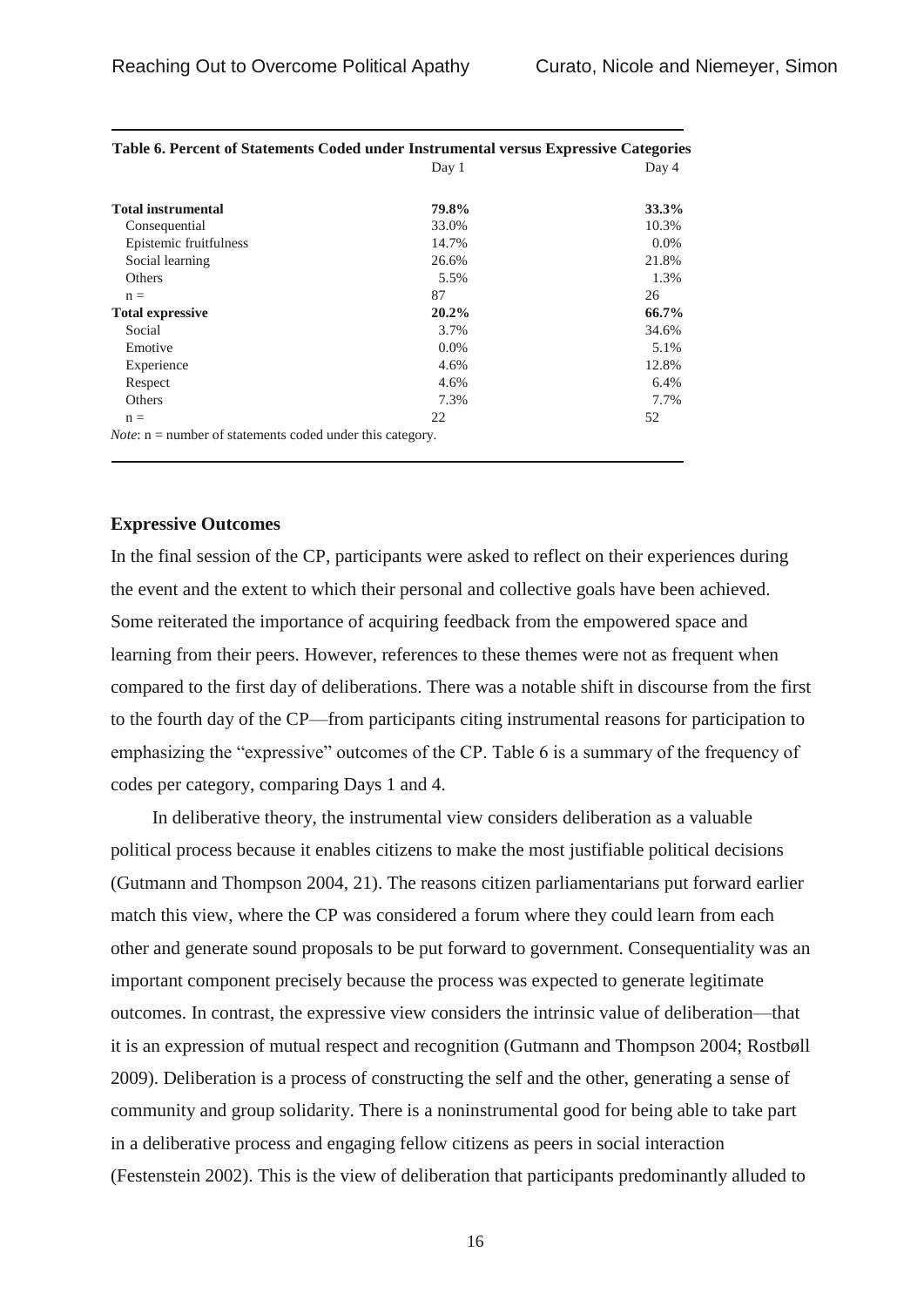at the end of the CP. The following list contains examples of recurrent subthemes of the expressive view and examples of statements coded under these categories:

Social aspect: "having the opportunity to talk with an amazing diverse range of people that I otherwise wouldn't run into; let alone have the you know, time to, you know talk with." (Participant 4845)

Emotive aspect: "One of my most defining moments was what just took place in Parliament. In the House of Reps. That I think was just so incredibly moving." (Participant 3129)

Deliberative experience: "we've all come together, sat down, we might have totally opposing views and we've talked through them and all and made decisions that we're all relatively happy with in the end." (Participant 3853)

The social aspect of the CP was the most recurring theme at the end of the process.

Characterization of this deliberative gain ranges from forging friendships to engaging with people one would not have met otherwise. The CP's sample selection provided participants a unique opportunity to interact with people from different parts of Australia, diverse age groups, and different ethnic and professional backgrounds. One consequence of having such a mix is that participants were able to challenge and revise their preconceptions on particular groups of people. Several participants, for example, admitted that their views on the Australian youth have changed after seeing younger participants actively engaging in the process. Another confessed to have changed her views on Aboriginal people after listening to one of the plenary speakers. Small-group deliberations also had a social component in that participants tend to relate their personal experiences to the subjects of deliberation. Immigrants, for example, explained the challenges they have encountered upon moving to Australia and how attending "Saturday school" helped them appreciate Australia's political system and cultural practices. These anecdotes, apart from being used as discursive tools to make a political argument in favor of harmonizing state laws on education, served as mechanisms for self-characterization and currencies for establishing social relationships among participants (see Bächtiger *et al*. 2010; Young 2001).

Participants also made a number of references to the event's emotive aspect. The CP was characterized as a historic event, not only because it was the first CP but also because it was held at the Old Parliament House in Canberra. Narratives of "just being here" and being able to deliberate in an historical political site were resonant at the end of the CP. A number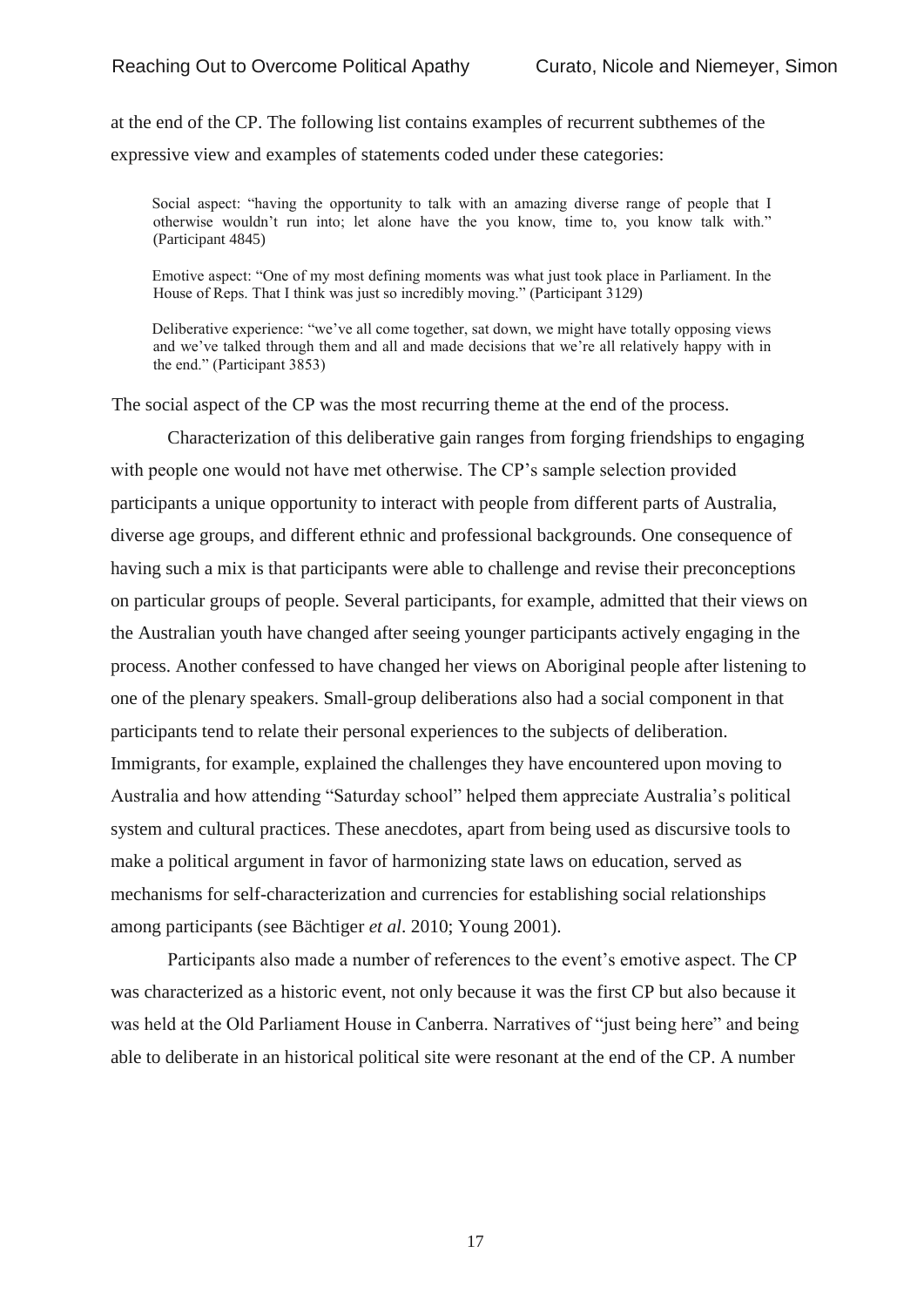of participants expressed appreciation for the symbolic convergence of Australians from different walks of life in Canberra.<sup>10</sup>

The social and emotive aspects created a distinct discursive experience for citizen parliamentarians, which they have shown appreciation for at the end of the process. Respect emerged as one of the most deeply valued components of the CP in that citizens felt that they were in a safe and supportive environment where, as one participant put it, "you can say anything, it could be way off the branch and it'd be okay" (Participant 7161). The discursive norms that governed the event provided the "bridging capital" or bonds that linked previously disparate groups to a shared experience (Hartz-Karp *et al*. 2010, 364). In a survey conducted after the deliberative process, 82 percent of respondents declared that they believe citizen parliamentarians "often" or "almost always" honestly expressed what was on their mind, and 85 percent stated that they always felt that their fellow citizen parliamentarians treated them with respect. In a sense, because the group is so diverse, it is only through the language of respect, sincerity, and tolerance that they were able to create a shared and meaningful discursive space.

#### **Discussion**

 $\overline{a}$ 

Through the empirical data presented above, we have provided a careful characterization of citizen parliamentarians' discursive profile. We moved beyond the simple description of deliberators based on their demographic background and attempted to gain deeper insight into their political views and expressed motivations for participating in a demanding democratic exercise.

In summary, participants who attended the face-to-face deliberation in Canberra are those who tend to be less cynical toward politics. Compared to those that withdrew participation, citizen parliamentarians have a more positive appraisal of Australian democracy. They also acknowledge that societies are capable of gradual change. Moreover, these participants are already able to share their views with their peers, except that they are not necessarily placed in a context where they are asked or compelled to defend their opinions. Although the numbers are small, we also find differences among those who participated in the online OP who tended to have higher levels of perceived political efficacy.

 $10$  For example, two participants reflected back on the opening statement by a local indigenous leader at the plenary where he explained the symbolism of Canberra from the perspective of a Ngambri man while others referred to the "energy" they felt once the proceedings began. These details were described as "moving," "powerful," and "emotional," which contributed to the profound meaning participants associated to the CP as a "once-in-a-lifetime experience."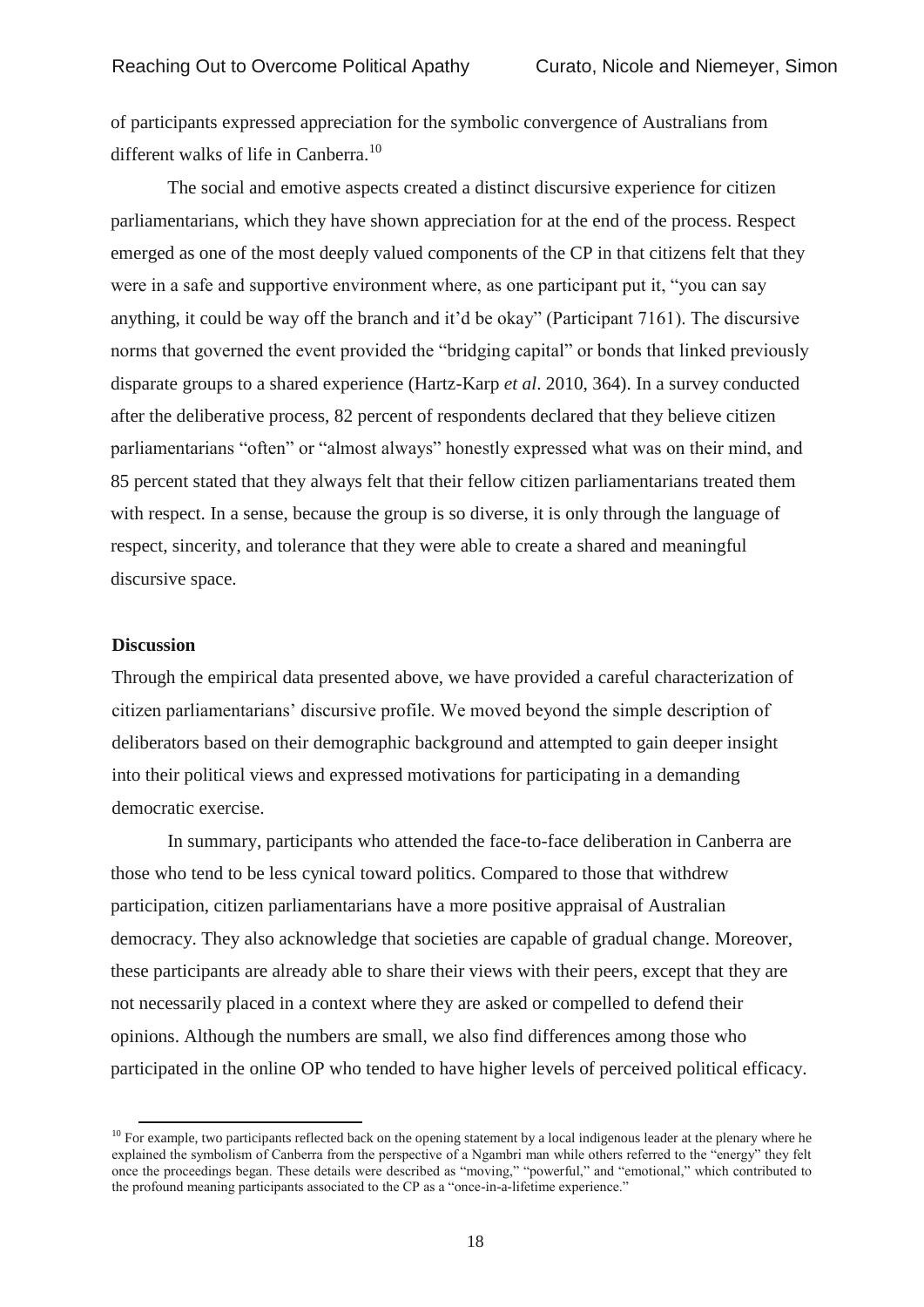Based on their expressed motivations for joining the CP, it can be inferred that linking the deliberative forum to decision makers provided an initial hook to participants—in conjunction with a very carefully produced invitation card (Appendix 2). However, this changed as participants completed the process. At the end of deliberations, appreciation for the process itself ended up being the most resonant sentiment. This, we suggest, can be interpreted as related to—if not a function of—citizens subscribing to generally positive (as opposed to cynical) political views. It is this composition of participants that underscores their openness to learning about and appreciating the merits of the current political system.

In the final section of this piece, we discuss the implications of our findings to the broader literature on deliberative democracy. In particular, we focus on (1) the importance of reaching out to citizens that have some interest in politics by providing a context for engagement and (2) the practical implications of the shifting appreciation of deliberative forums from instrumental to expressive gains.

#### **Reaching Out**

Organizing deliberative forums has two democratic obligations for it to be an inclusive form of political practice. The first is to create a context that provides citizens a fair chance of not only getting their voices heard but also hearing the other's side. Part of this is allocating a reasonable amount of time for meaningful political conversations to ensue, an appreciation of participants' presence by covering their travel costs, the prospects for decision makers to consider participants' views, and the "ground-breaking" nature of the CP. Put another way, the process was pitched as a "deliberative event"—a high profile nationwide activity whose sole purpose is for a select few to discuss, reflect on, and propose ways in which the democratic system can be better.

While we do not have conclusive data that can single out this approach as more effective than other participant outreach strategies, we have presented some indication from qualitative analysis that suggests citizens' appreciation for the distinct communicative context the CP provides. The nature of the event, concerning the democratic process at the national level, may account for the differences that we observe compared to Jacobs, Cook, and Delli Carpini (2009) where we find a lesser role of community involvement in overcoming barriers to participation. Also, whether the "excitement" the CP generated is predominantly due to its framing as a major event can only be supported by a partial explanation. At best, we can only cross-reference this to the literature that provides empirical evidence to higher participation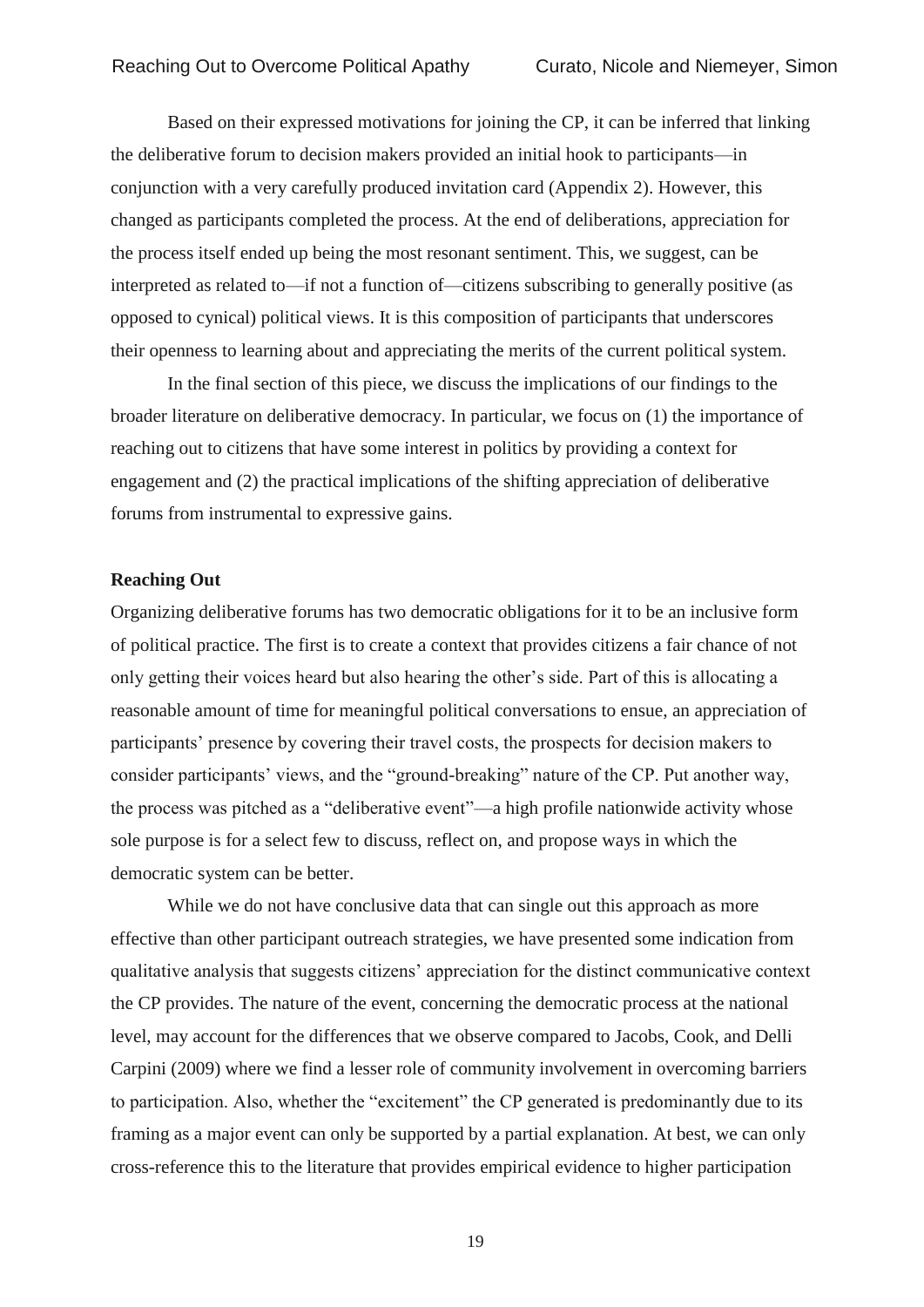rates in deliberative events that are linked to the empowered space (see e.g., Neblo *et al*. 2010). We can also relate this to one of our findings where participants tend to believe in society's capacity for gradual change. The opportunity to act and instigate change may also be modest yet sufficient initial incentive for participation.

However, as we demonstrate, no matter how well the invitation to participate is framed, it still requires that there is a sufficient enthusiasm for political participation. In contrast to Neblo and others (2010), we found that actually turning up, as opposed to expressing an interest in participating, was more likely where there is greater trust in the system as a whole. There is a range of factors that may explain this difference, such as contextual ones, including issue topic (where the CP topic went straight to the nature of the democratic process), or there may be other behavioral explanations. Certainly, the difference between expressing interest and attending is worthy of greater scrutiny.

While it is straightforward to achieve demographic (or descriptive) representation, the recruitment of a broad discursive profile is less straightforward. There was significant selfselection among invited participants on the basis of their attitudes toward Australian democracy and its parliamentary system. More research and insight need to go into the methodology of recruiting based on discursive profile—including other factors potentially contributing to participatory capacity, such as personality and opportunity—instead of simply relying on the standard sampling techniques based on demographic background.

Nevertheless, the CP's composition makes a case for future deliberative forums to be cognizant of their outreach function. As we noted earlier, most citizens who had not attended a deliberative meeting are those who had never been asked to do so. The case of the CP illustrates that, given the opportunity and under the "right" conditions, self-confessed politically uninformed but open-minded citizens will, at the very least, consider participation.

#### **Instrumental Aims, Expressive Gains**

Participants' self-evaluation after the proceedings presents a case for the ability of "ordinary" citizens to appreciate the intrinsic value of deliberation independent of its impact on policy. The abstract ideals of the expressive view have manifest empirically in terms of delegates' appreciative comments on being able to gain knowledge about the other and practice mutual respect toward people they have just met. For most participants, coming together and engaging with a diverse group of people as peers based on the deliberative virtues of openness, equality, and respect was an important, if not a sufficient, highlight of the CP. This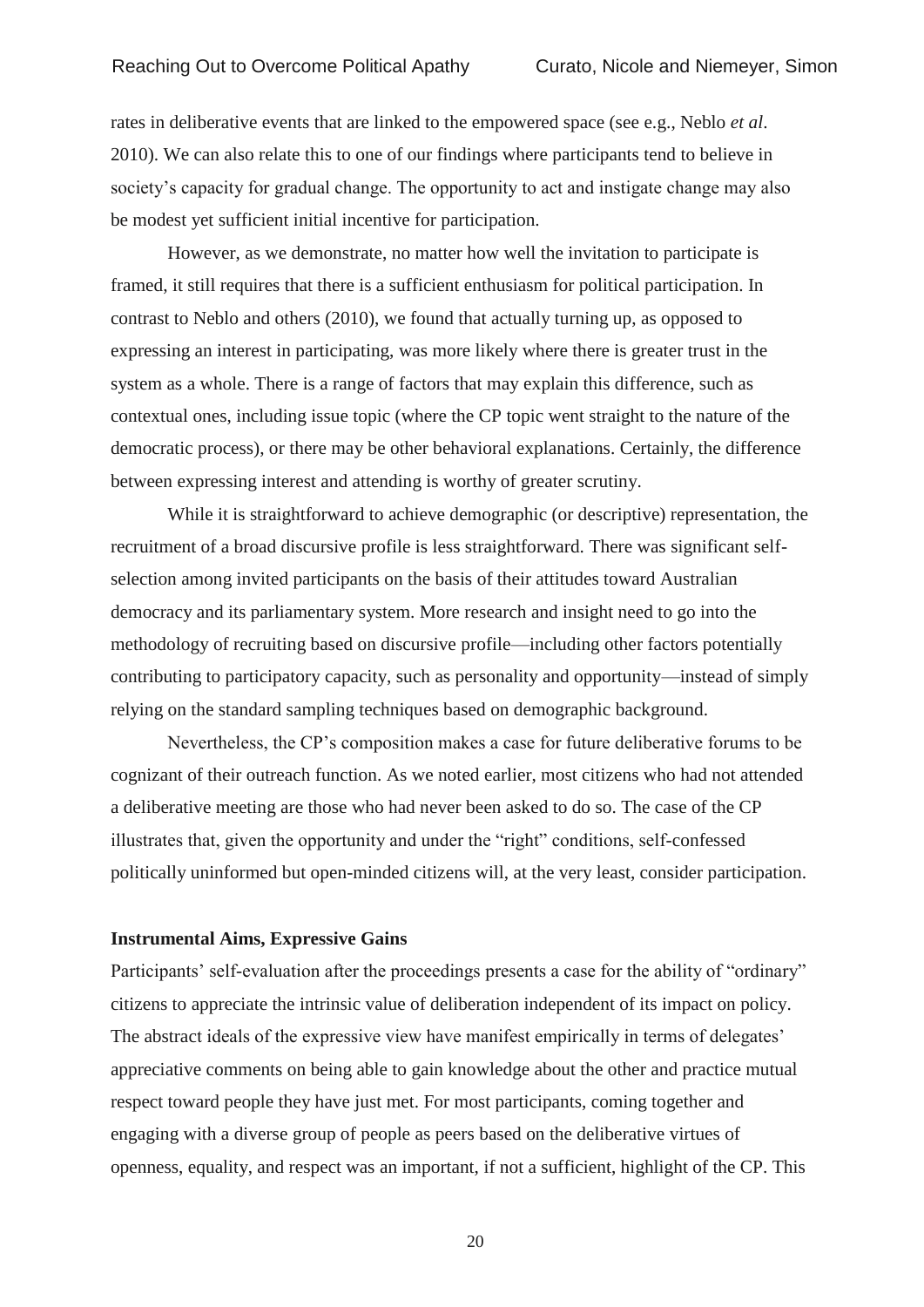empirical insight is a valuable affirmation that the expressive view of deliberation is not only sensible and appreciated from within the quarters of political theorists and deliberative democrats but also actual citizens who have completed a deliberative process.

The shift of emphasis from instrumental pre-deliberative aims to expressive postdeliberative gains also provides an illustration of how citizens react to the dynamic of deliberation. Participants have stopped gauging their deliberative gains based solely on their original objective. As deliberations progressed, they developed new sensibilities and motivations for continuing to deliberate including appreciation for deliberation's social and affect aspects, as well as the distinct experience of being able to talk about politics under supportive conditions. This, we suggest, is a considerable deliberative achievement. The challenges of engendering these norms have been documented in several deliberative processes (Connelly, Richardson, and Miles 2006; Laurian 2007).

To have participants expressly appreciating a communicative experience marked by mutual respect, reciprocity, and equality is not an easy feat for deliberative practice. Under closer examination, the expressive motivation may not be dissimilar to the "expressive rationality" identified by Brennan and Lomasky (1993; see also Goodin and Roberts 1975) when explaining why people vote despite individually having a minimal impact on the outcome. And it is possible that longitudinal investigation of the phenomenon will reveal an increase of this kind of behavior with experience. In other words, expressive behavior becomes part of the democratic repertoire as opportunities give rise to behavior.

Yet the declining emphasis on CP's policy impact is worth acknowledging. The lack of references to consequentiality at the end of the process may be indicative of participants' tempered expectations for the CP's potential to impact public policy directly (see Button and Mattson 1999). This could be a cause for concern as there have been several deliberative forums which, based on the organizers' assessment, have fared poorly in terms of delivering its potential to influence policy (see Rask, Worthington, and Lammi 2011). Needless to say, for advocates it is certainly a cause for concern if deliberative forums begin to acquire the reputation of being inconsequential, especially since, at least based on the CP data, citizens are initially enticed to participate in forums that have the potential for influencing policy. In order to be consequential, microdeliberative forums such as the CP must be meaningfully connected to the deliberative system by having its outcomes either taken up in the empowered space, able to inform public debates, or to build confidence among previously politically disinterested participants (Dryzek 2010, 168-70). The first two may be the more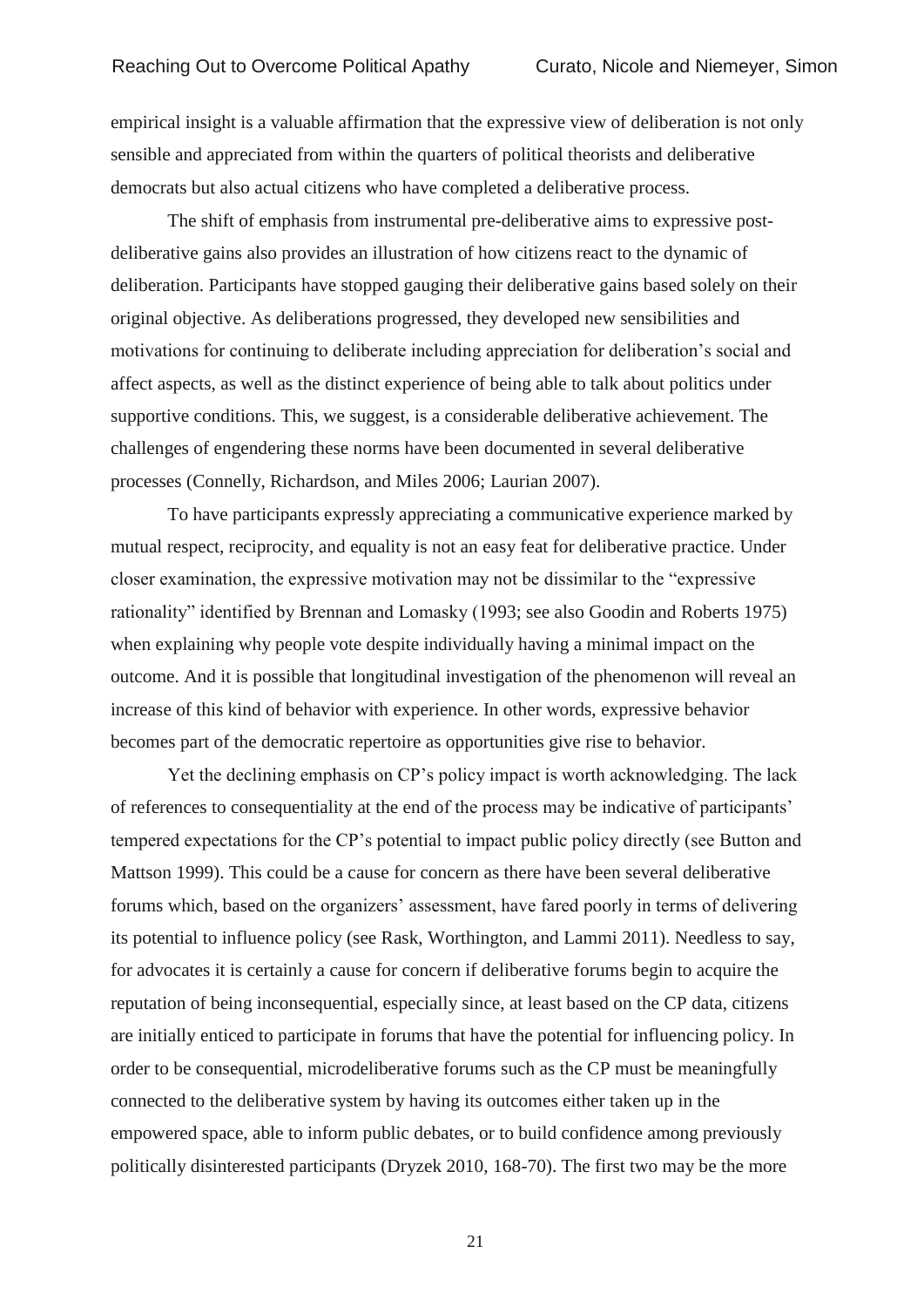challenging outcomes to both secure and track, but, at the minimum, the CP could claim to have fulfilled the latter.

## **Overcoming Apathy: People Really Can Like Politics**

This article demonstrates, in contrast to Hibbing and Theiss-Morse (2002), that people really do like politics, if given the chance to properly engage with it, at least under deliberative contexts. Not only did the CP participants admit greater pleasure at just being able to develop and express their positions, they also increased their appreciation of the same political system they had previously viewed as remote and, for some, undemocratic. This observation begs the question of whether a more deliberative polity might potentially switch the democratic process from one of "stealth" to one involving a more engaged public.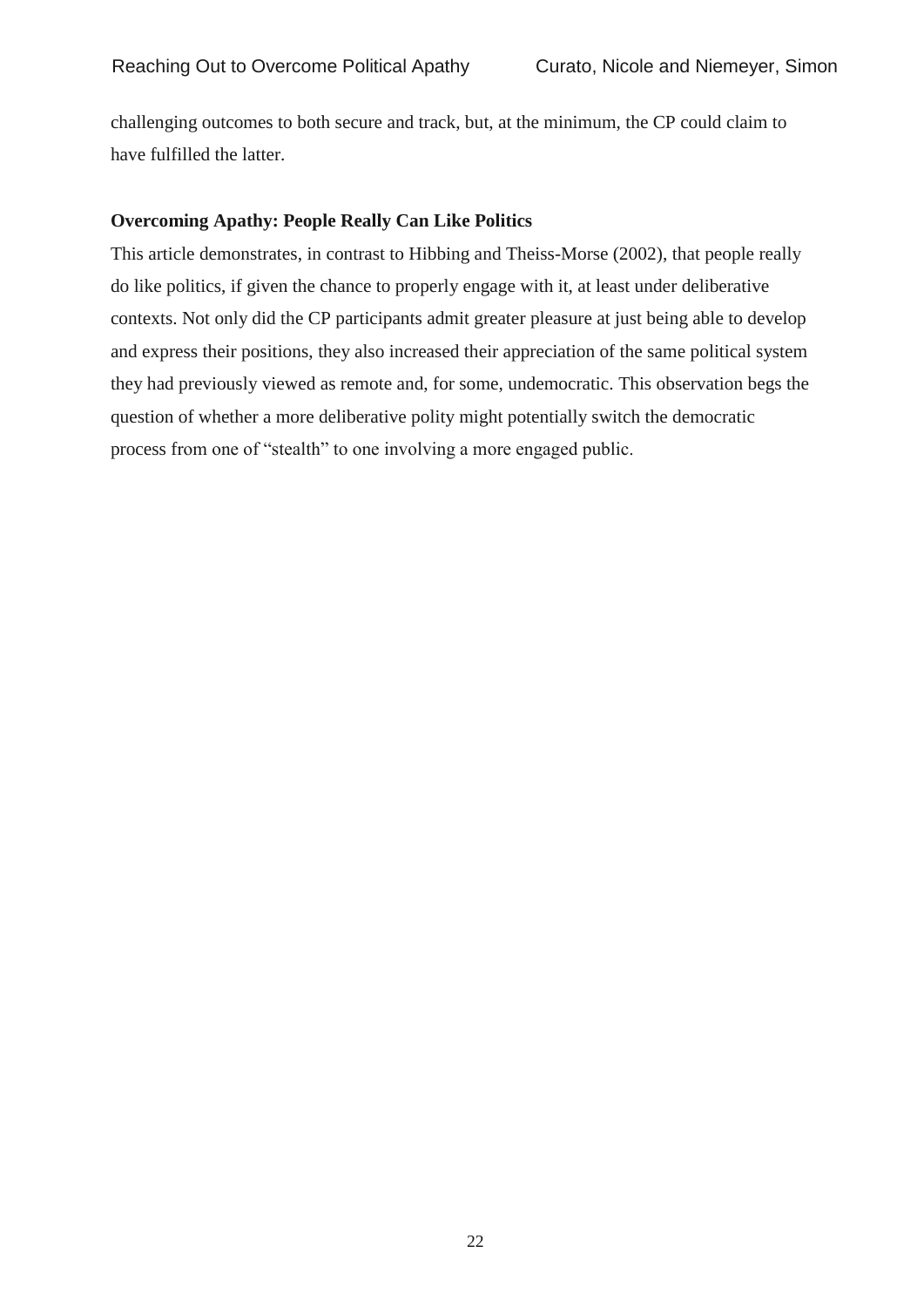## **Appendix 1**

#### Q sort Statements

No. Statement

- Democracy is a term which has lost much of its original meaning.
- If you want your vote to count for anything, then you need to not vote in ignorance, you need to know something about what you're being offered.
- There's a dollar democracy that runs through our supposed democracy.
- We are a democratic country.
- The fundamental dynamic of Australian society is that it is one of evolution, not revolution.
- We live in a great democracy.
- Our political system's strength is that it can change to meet changing circumstances.
- The last thing we need is a Canberra "Big Brother" telling us what we should read and hear.
- In Australia the rich have virtually unlimited access to the legal system and the capacity to use it to achieve their own ends.
- You don't have to wait three years to say 'I'm not happy with the job you did.' You can apply pressure, and enough people writing to the local member can turn the situation around.
- I don't think we have a lot of input into legislation and a lot of things that are important.
- Sometimes I get a bit worried that there's a lot of small minority groups that tend to get a lot of the say.
- I don't know too much about democracy. I feel ridiculous voting.
- I don't want to be in a place where only a minority's viewpoint gets the right to say what's going to happen.
- The true believers are about decency in life, about a capacity to debate the issues and to receive different views.
- We as individuals have a right, that's what democracy means to me.
- Republicanism is a smokescreen for democratic treachery, incompetence, and lunacy.
- Our government is attempting to mould our society to the needs of a profit-oriented market.
- I'm always cynical about government processes.
- Governments can talk a great game about "democracy." They fall down, in practice, because they cannot accept any sharing of the power to influence decisions with those who might have different motives and ideas.
- I don't think there's anything wrong with people voting for their self-interest.
- The true function of government is to maintain peace and justice. This does not include interfering in private transactions of its electors.
- If Australia is to recover from the horrible mess we are in at present, we will need leaders of high principles, who will govern with honesty, justice, and righteousness, fearlessly putting into practice the principles of the Bible.
- Our community and nation should invoke a spirit that you are important, that you do have a way of influencing things.
- Until women are equally represented in Australian parliaments, we will not have a genuine representative democracy.
- I suppose we do have an upper class and a lower class.
- The only time we are all equal is when we vote in the ballot box.

Continued.

## **Appendix 1 (continued)**

- A lot of people may be politically ignorant, but they believe what they see and hear on television, and that makes them vote the way they do. They have been brainwashed by the clever advertising people.
- Free markets work because individual people, cooperating peacefully and voluntarily through markets, can achieve much that politicians and bureaucrats cannot achieve using compulsion and direction.
- Low female participation rates compound the domination of the public realm by males.
- Concluding that some races/cultures are better than others must be avoided.
- People get the government they deserve.
- There is no real difference in ideological terms between the major parties and preference distributions are problematic.
- Too few people have a lot of sway in the system. Corporate lobbyists, vested interests, pork barreling, and contributions to political parties are all problematic.
- The political system is remote and closed and the connection with elected representatives is difficult, they are often faceless.
- The party system is the main obstruction to accountable politics.
- People are quite capable of processing and thinking about the vast majority of issues facing our society but as long as we are subjected to "news lite" the level of political debate will remain facile.
- It would be a great thing if voters could vote on specific issues, not only on a whole party program at election time.
- In the Senate there should be elected representatives who are not from the major parties but from smaller interest groups.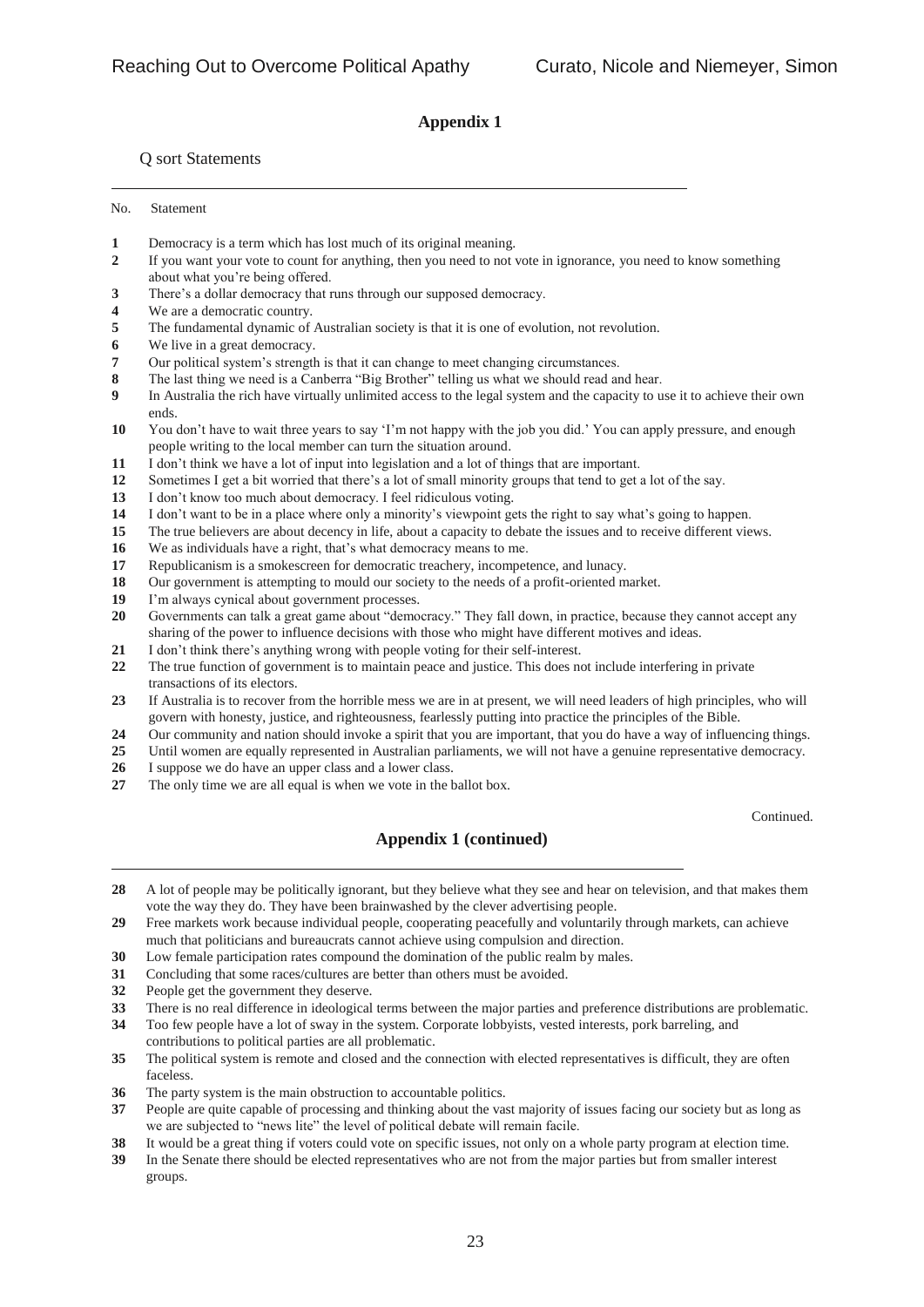- We suffer a Parliamentary Democracy and an archaic and conflict oriented, "two party system" where one of two main parties will manipulate us for the next few years.
- The people we elect are loyal not to we dumb bunnies who elected them, but the agenda and dogma of their party.
- Proportional Representation also forces parties to coalesce and moderates out the extreme political views.
- We should not be afraid of disagreement. Indeed, an important feature of a liberal democracy is respect for conflicting ideas; difference is part of the human condition.
- We should strengthen protections of the free press in order to facilitate a more open and publicly accountable government.
- There is a lot of consultation by government—but who is listening? And what power do they have to make changes?
- Democracy means that all policy is exposed to open discussion and debate in a public political space of all citizens before being put to a transparent, accountable vote.
- Democracy means we, the people, are responsible for what government does, or fails to do.
- Not voting is a form of expression. It's a way of telling parties that no one is offering policies that appeal to you.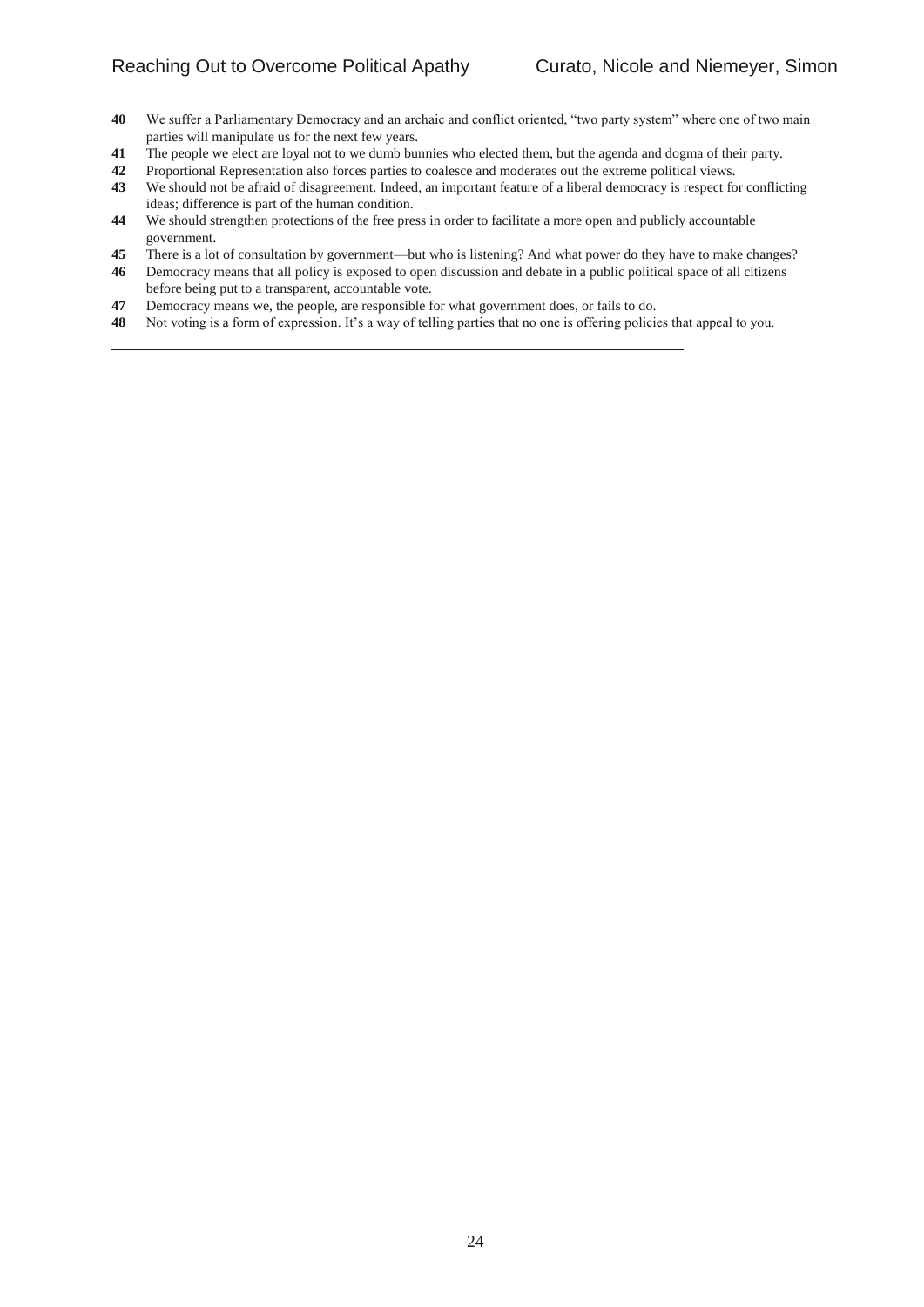## **Appendix 2**

#### Citizens' Parliament Invitation

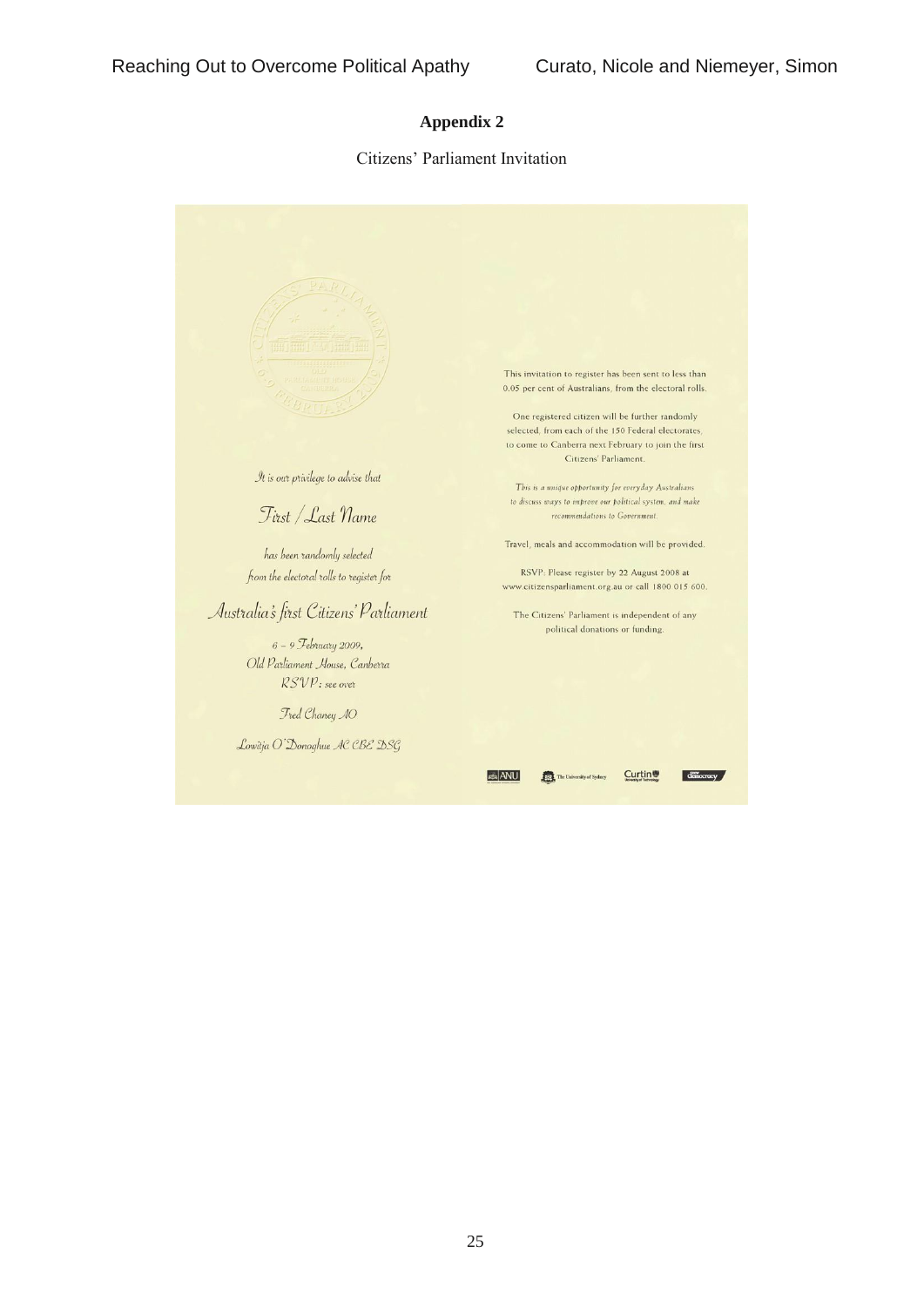## **About the Authors**

**Nicole Curato** is a post-doctoral research fellow with the Centre for Deliberative Democracy and Global Governance at the Australian National University. Her research interests include the theory, practice, and methodology of deliberative democracy and fringe forms of political participation.

**Simon Niemeyer** is an Australian Research Council Future Fellow with the Centre for Deliberative Democracy and Global Governance, Research School of Social Sciences, The Australian National University. He graduated with a PhD in 2002. His research has focused on the impact of deliberative processes on preference formation and the implications for deliberative theory, using case studies across Australia, the United States, Canada, and Europe. He has also researched energy technology acceptance and uptake and, more recently, the governance implications of the public response to climate change.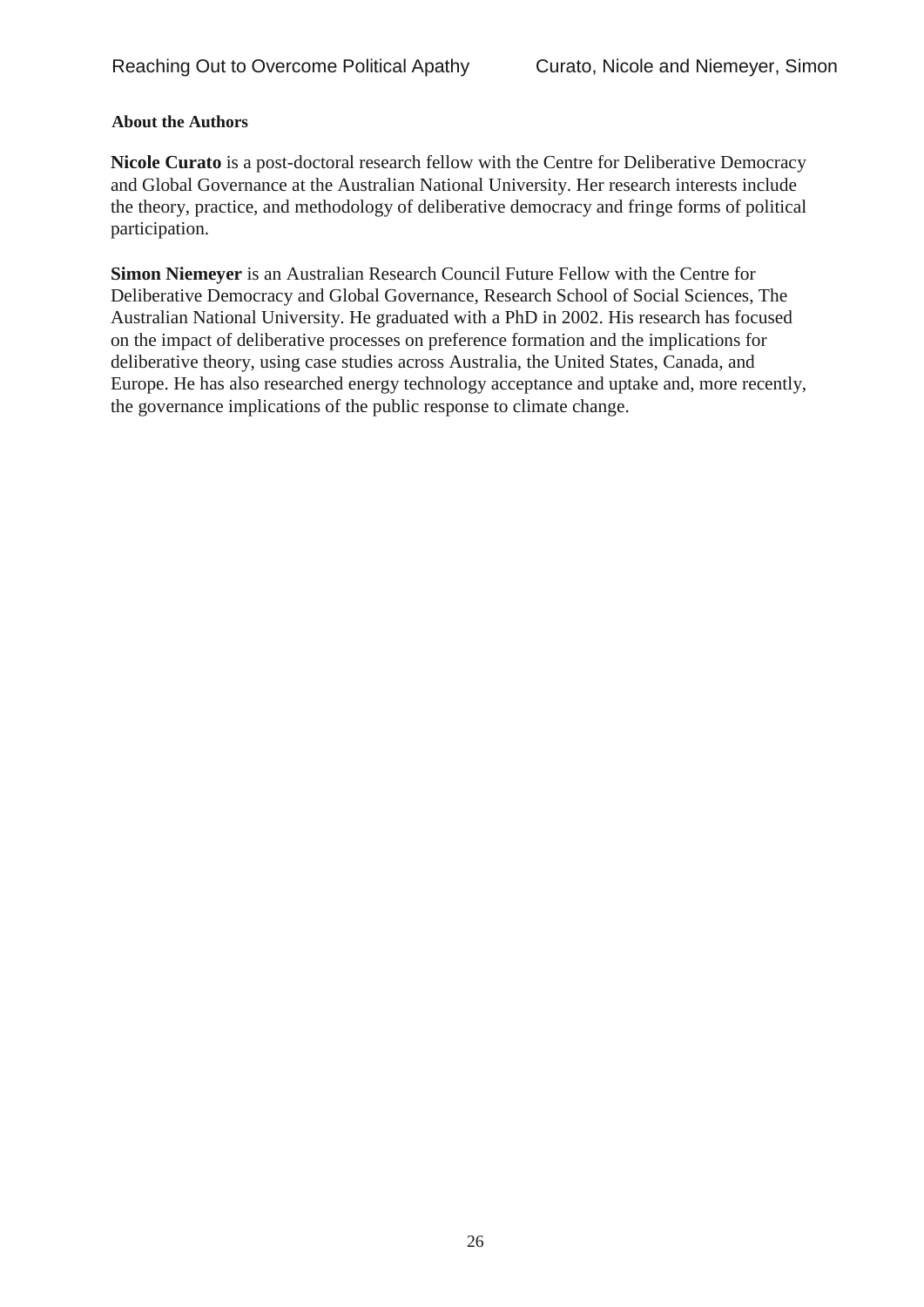## **References**

ANGELES, LEONORA, and PENNY GURSTEIN. 2000. "Planning for Participatory Capacity Development: The Challenges of Participation and North-South Partnership in Capacity Building Projects." *Canadian Journal of Development Studies* 21 (Suppl 1): 447-478. Accessed on March 12, 2013. Available online at<http://www.tandfonline.com/doi/abs/10.1080/02255189.2000.9669926#preview>

AUSTRALIAN BUREAU OF STATISTICS. 2006. General Social Survey: Summary Results, Australia. Cat. no. 4159.0 Online. Accessed on May 7, 2013. Available online at [http://www.abs.gov.au/AUSSTATS/abs@.nsf/DetailsPage/4159. 02010](http://www.abs.gov.au/AUSSTATS/abs@.nsf/DetailsPage/4159.02010)

2009. Australian Demographic Statistics, June 2009. Cat. no. 3101.0 Online. Accessed on May<br>7. 2013. Available online at http://www.abs.gov.au/ 2013. Available online at http://www.abs.gov.au/ [AUSSTATS/abs@.nsf/DetailsPage/3101.0Jun%202009](http://www.abs.gov.au/AUSSTATS/abs@.nsf/DetailsPage/3101.0Jun%202009)

\_\_\_\_. 2010. Measures of Australia's Progress. Cat. no. 1370.0 Online. Accessed on May 7, 2013. Available online at http://www.abs.gov.au/ausstats/abs@.nsf/ [Lookup/by%20Subject/1370.0~2010~Main%20Features~Home%20page%20\(1\)](http://www.abs.gov.au/ausstats/abs@.nsf/Lookup/by%20Subject/1370.0~2010~Main%20Features~Home%20page%20(1))

BÄCHTIGER, ANDRÉ, SIMON NIEMEYER, MICHAEL NEBLO, MARCO R. STEENBERGEN, and JÜRG STEINER. 2010. "Disentangling Diversity in Deliberative Democracy: Competing Theories, Their Blind Spots and Complementarities." *Journal of Political Philosophy* 18: 32-63. Accessed on March 12, 2013. Available online at [http://onlinelibrary.wiley.com/doi/10.1111/ j.1467-9760.2009.00342.x/abstract](http://onlinelibrary.wiley.com/doi/10.1111/j.1467-9760.2009.00342.x/abstract) BERKOWITZ, PETER. 1996. "The Debating Society." *The New Republic*. November 25: 36. Accessed on March 12, 2013. Available online at

<http://www.peterberkowitz.com/debatingsociety.html>

BOSWELL, J., SIMON J. NIEMEYER, and C. M. HENDRICKS. Forthcoming. "Citizens' Deliberations Meet 'Realpolitik:' Responses to Gillard's Citizens' Assembly Proposal." *Australian Journal of Political Science*.

BRENNAN, GEOFFREY, and LOREN E. LOMASKY. 1993. *Democracy and Decision: The Pure Theory of Electoral Preference*. Cambridge: Cambridge University Press.

BRYMAN, ALAN. 2004. *Social Research Methods*. Oxford: Oxford University Press.

BUTTON, MARK, and KEVIN MATTSON. 1999. "Deliberative Democracy in Practice: Challenges and Prospects for Civic Deliberation." *Polity* 31: 609-637. Accessed on March 12, 2013. Available online at http://www.jstor.org/

discover/10.2307/3235238?uid=3738664&uid=2129&uid=2&uid=70&uid=4&sid= 21101828420191

CALUWAERTS, DIDIER, and MIN REUCHAMPS. 2012. "The G1000 Facts, Figures and Some Lessons from an Experience of Deliberative Democracy in Belgium." Paper presented at the G1000: European Citizens' Initiative and the Malaise of Democracy: In Search of Alternatives to Populism and Technocracy. *The Re-Bel Initiative*. Brussels, May 24. Accessed on March 12, 2013. Available online at [http://www.rethinkingbelgium.eu/rebel-initiative-files/events/seventhpublic-event-g1000-european](http://www.rethinkingbelgium.eu/rebel-initiative-files/events/seventh-public-event-g1000-european-citizens-initiative-malaise-democracy/G1000-Background-Paper.pdf)[citizens-initiative-malaise-democracy/G1000Background-Paper.pdf](http://www.rethinkingbelgium.eu/rebel-initiative-files/events/seventh-public-event-g1000-european-citizens-initiative-malaise-democracy/G1000-Background-Paper.pdf)

CENTRE FOR DELIBERATIVE DEMOCRACY AND GLOBAL GOVERNANCE. 2013. Australian National University. Accessed on March 15, 2013. Available online at <http://deliberativedemocracy.anu.edu.au/>

CITIZENS' PARLIAMENT. 2009. NewDemocracy. Canberra. February. Accessed on March 15, 2013. Available online at [http://www.youtube.com/watch?v= qWOoQwpJdrE](http://www.youtube.com/watch?v=qWOoQwpJdrE)

CONNELLY, STEVE, TIM RICHARDSON, and TIM MILES. 2006. "Situated Legitimacy: Deliberative Arenas and the New Rural Governance." *Journal of Rural Studies* 22 (3): 267-277. Accessed on March 12, 2013. Available online at<http://dx.doi.org/10.1016/j.jrurstud.2005.11.008>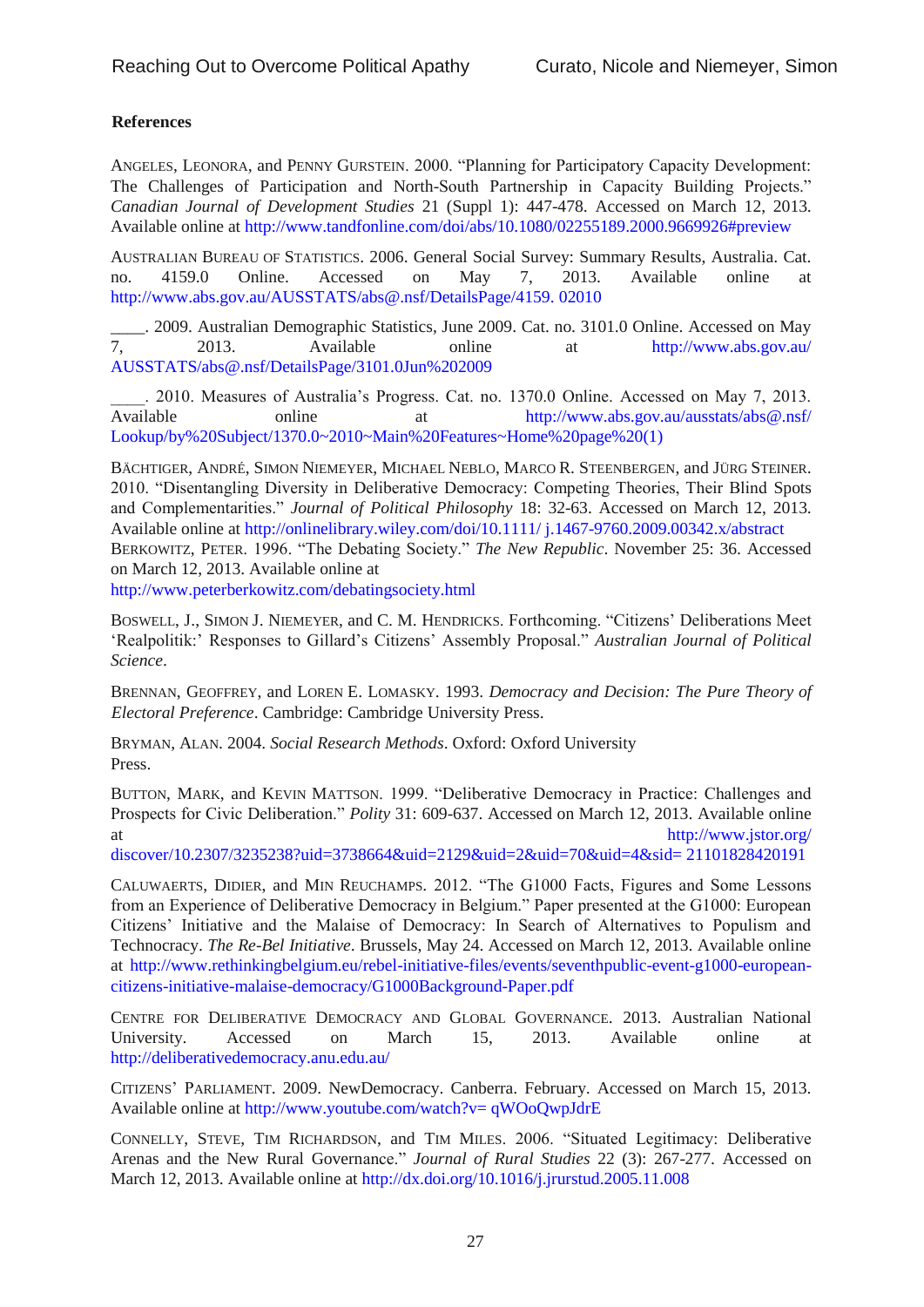CULVER, KEITH, and PAUL HOWE. 2004. "Calling All Citizens: The Challenges of Public Consultation." *Canadian Public Administration* 47 (1): 52-75. Accessed on March 12, 2013. Available online at [http://onlinelibrary.wiley.com/doi/ 10.1111/j.1754-7121.2004.tb01970.x/abstract](http://onlinelibrary.wiley.com/doi/10.1111/j.1754-7121.2004.tb01970.x/abstract) DRYZEK, JOHN S. 2009. "The Australian Citizens' Parliament: A World First." *Journal of Public Deliberation* 5 (1): 1-7. Accessed on March 12, 2013. Available online at <http://www.publicdeliberation.net/jpd/vol5/iss1/art9>

\_\_\_. 2010. *Foundations and Frontiers of Deliberative Governance*. Oxford: Oxford University Press.

DRYZEK,JOHNS.,andSIMONJ.NIEMEYER.2008."DiscursiveRepresentation." *AmericanPoliticalScienceReview*102(4):481-494.AccessedonMarch12,2013. Available online at http://journals.cambridge.org/action/displayAbstract? fromPage=online&aid=2918768

ELIASOPH, NINA. 1998. *Avoiding Politics: How Americans Produce Apathy in Everyday Life*. Cambridge: Cambridge University Press.

FEARON, JAMES D. 1998. "Deliberation as Discussion." In *Deliberative Democracy*, edited by Jon Elster. Cambridge: Cambridge University Press. 44-68.

FESTENSTEIN, MATTHEW. 2002. "Deliberation, Citizenship and Identity." In *Democracy as Public Deliberation*, edited by Maurizio Passerin d'Entrèves. Manchester: Manchester University Press. 88- 111.

FRASER, NANCY. 1997. "Communication, Transformation, and Consciousness-Raising." In *Hannah Arendt and the Meaning of Politics*, edited by Craig Jackson Calhoun and John Patrick McGowan. Minneapolis, MN: University of Minnesota Press. 166-178.

GOODIN, ROBERT E., and K. W. S. ROBERTS. 1975. "The Ethical Voter." *American Political Science Review* 69 (3): 926-928. Accessed on March 12, 2013. Available online at http://www.jstor.org/discover/10.2307/1958406?uid= 3738664&uid=2129&uid=2&uid=70&uid=4&sid=21101828420191

GUTMANN, AMY, and DENNIS THOMPSON. 2004. *Why Deliberative Democracy?* Princeton, NJ: Princeton University Press.

HARTZ-KARP, JANETTE, PATRICK ANDERSON, JOHN GASTIL, and ANDREA FELICETTI. 2010. "The Australian Citizens' Parliament: Forging Shared Identity through Public Deliberation." *Journal of Public Affairs* 10 (4): 353-371. Accessed on March 12, 2013. Available online at [http://onlinelibrary.wiley. com/doi/10.1002/pa.370/abstract](http://onlinelibrary.wiley.com/doi/10.1002/pa.370/abstract)

HIBBING, JOHN, and ELIZABETH THEISS-MORSE. 2002. *Stealth Democracy*. Cambridge: Cambridge University Press.

JACOBS, LAWRENCE R., FAY LOMAX COOK, and MICHAEL X. DELLI CARPINI. 2009. *Talking Together: Public Deliberation and Political Participation in America*. Chicago, IL: Chicago University Press.

JENNSTÅL, JULIA. 2012. *Traits and Talks: Lessons about Personality and Deliberation*. PhD Thesis. Department of Government, Uppsala University.

LANG, AMY. 2007. "But Is It for Real? The British Columbia Citizens'

Assembly as a Model of State Sponsored Citizen Empowerment." *Politics & Society* 35 (1): 35-70. Accessed on March 12, 2013. Available online at [http:// pas.sagepub.com/content/35/1/35.abstract](http://pas.sagepub.com/content/35/1/35.abstract)

LAURIAN, LUCIE. 2007. "Deliberative Planning through Citizen Advisory Boards: Five Case Studies from Military and Civilian Environmental Cleanups." *Journal of Planning Education and Research*  26 (4): 415-434. Accessed on March 12, 2013. Available online at [http://jpe.sagepub.com/](http://jpe.sagepub.com/content/26/4/415.abstract)  [content/26/4/415.abstract](http://jpe.sagepub.com/content/26/4/415.abstract)

LUBENSKY, RON, and LYN CARSON. 2013. "The Challenges of National Random Selection." In *The Australian Citizens' Parliament and the Future of Deliberative Democracy*, edited by Lyn Carson and John Gastil. University Park, PA: Pennsylvania State University Press. 65-80.